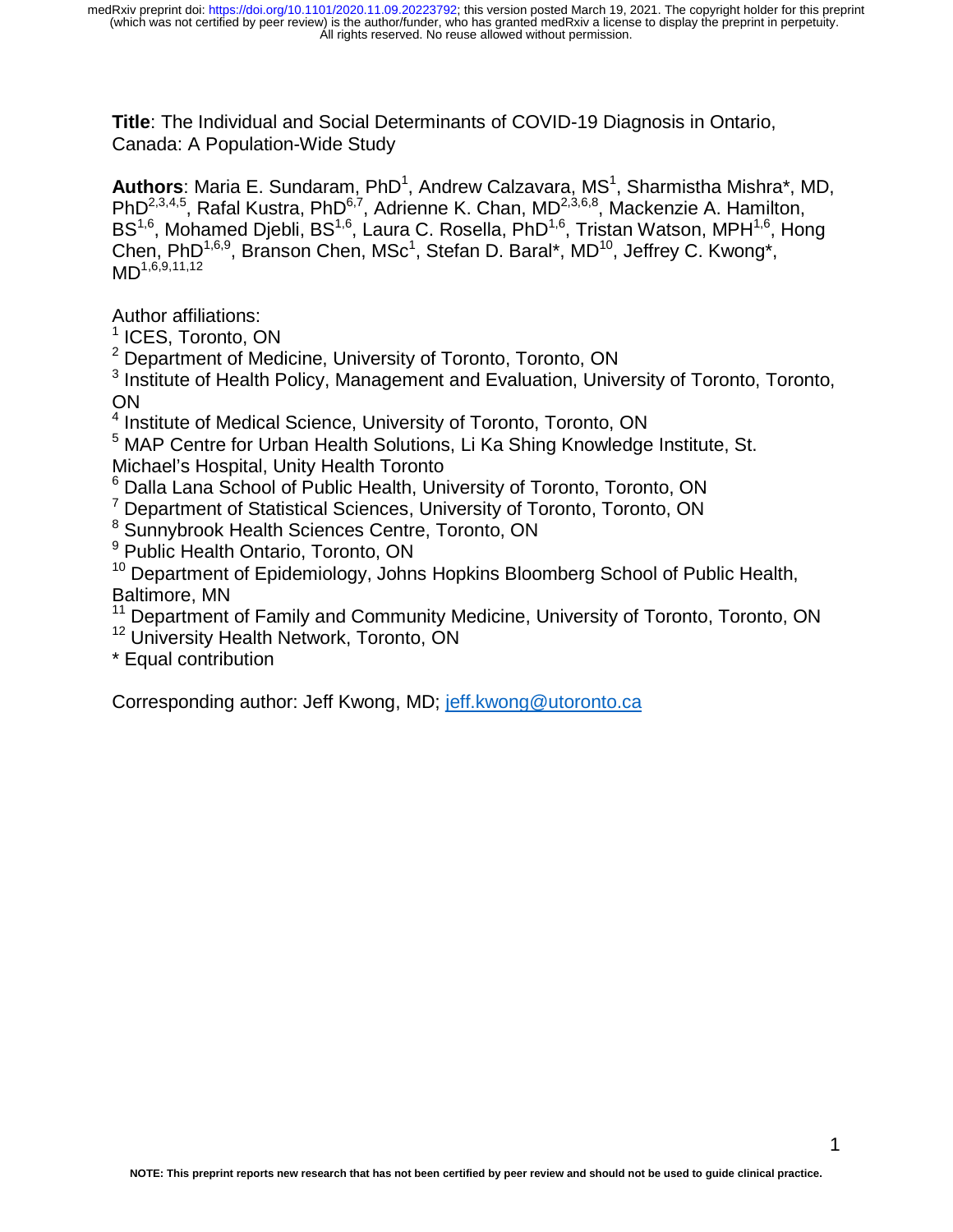#### **Abstract**

**Background**: Optimizing the public health response to reduce coronavirus disease 2019 (COVID-19) burden necessitates characterizing population-level heterogeneity of COVID-19 risks. However, heterogeneity in severe acute respiratory syndrome coronavirus 2 (SARS-CoV-2) testing may introduce biased estimates depending on analytic design.

**Methods**: We explored the potential for collider bias and characterized individual, environmental, and social determinants of testing and diagnosis using cross-sectional analyses among 14.7 million community-dwelling people in Ontario, Canada. Among those diagnosed, we used separate analytic designs to compare predictors of: 1) individuals testing positive versus negative; 2) symptomatic individuals only testing positive versus testing negative; and 3) individuals testing positive versus individuals not testing positive (i.e., testing negative or not being tested). Analyses included tests conducted between March 1 and June 20, 2020.

**Results**: Of a total of 14,695,579 individuals, 758,691 were tested for SARS-CoV-2, of whom 25,030 (3.3%) tested positive. The further the odds of testing from the null, the more variability observed in the odds of diagnosis across analytic design, particularly among individual factors. There was less variability in testing by social determinants across analytic designs. Residing in areas with highest household density (adjusted odds ratio [aOR]: 1.86; 95%CI: 1.75-1.98), highest proportion of essential workers (aOR: 1.58; 95%CI: 1.48-1.69), lowest educational attainment (aOR: 1.33; 95%CI: 1.26-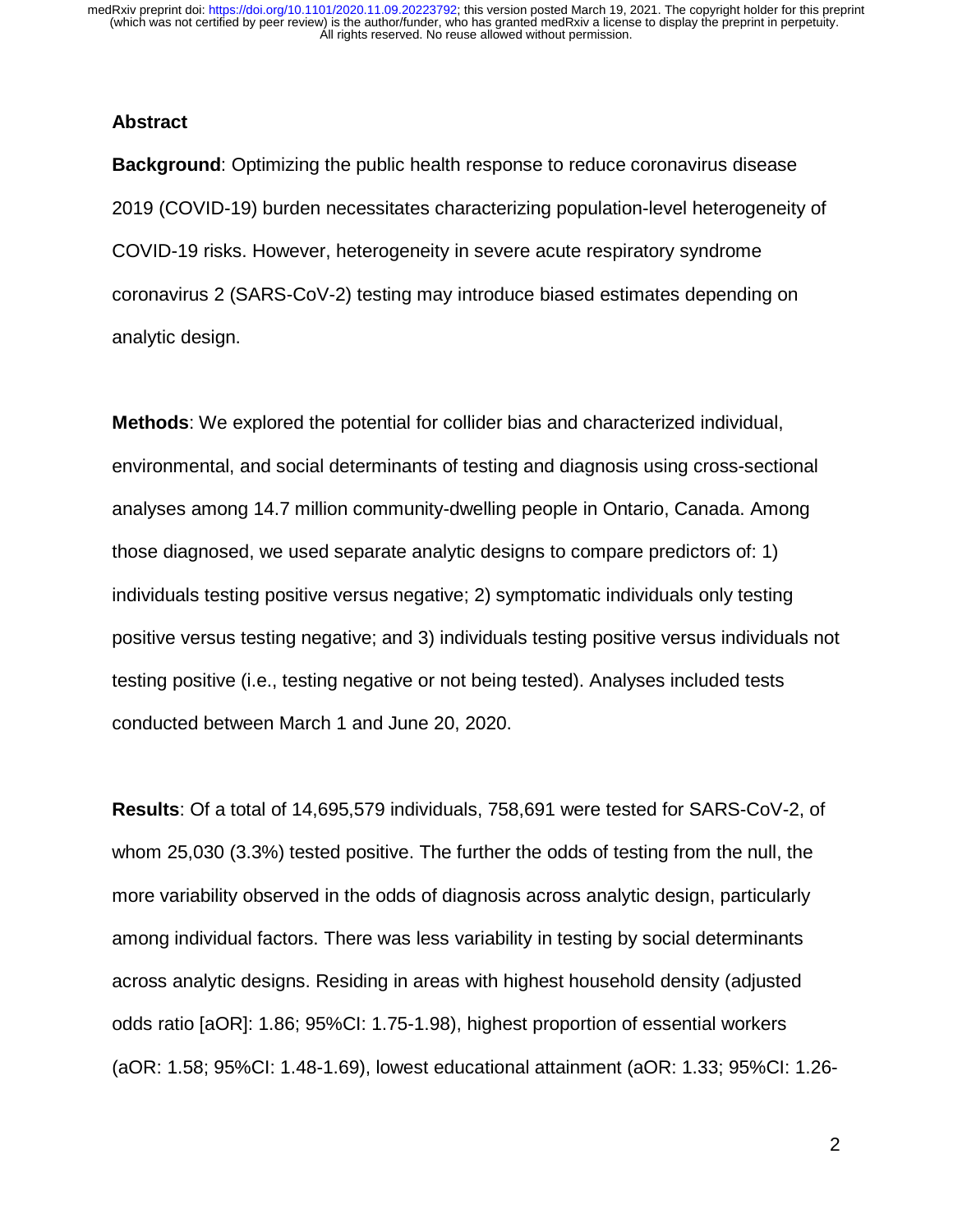1.41), and highest proportion of recent immigrants (aOR: 1.10; 95%CI: 1.05-1.15) were consistently related to increased odds of SARS-CoV-2 diagnosis regardless of analytic design.

**Interpretation**: Where testing is limited, risk factors may be better estimated using population comparators rather than test-negative comparators. Optimizing COVID-19 responses necessitates investment and sufficient coverage of structural interventions tailored to heterogeneity in social determinants of risk, including household crowding, occupation, and structural racism.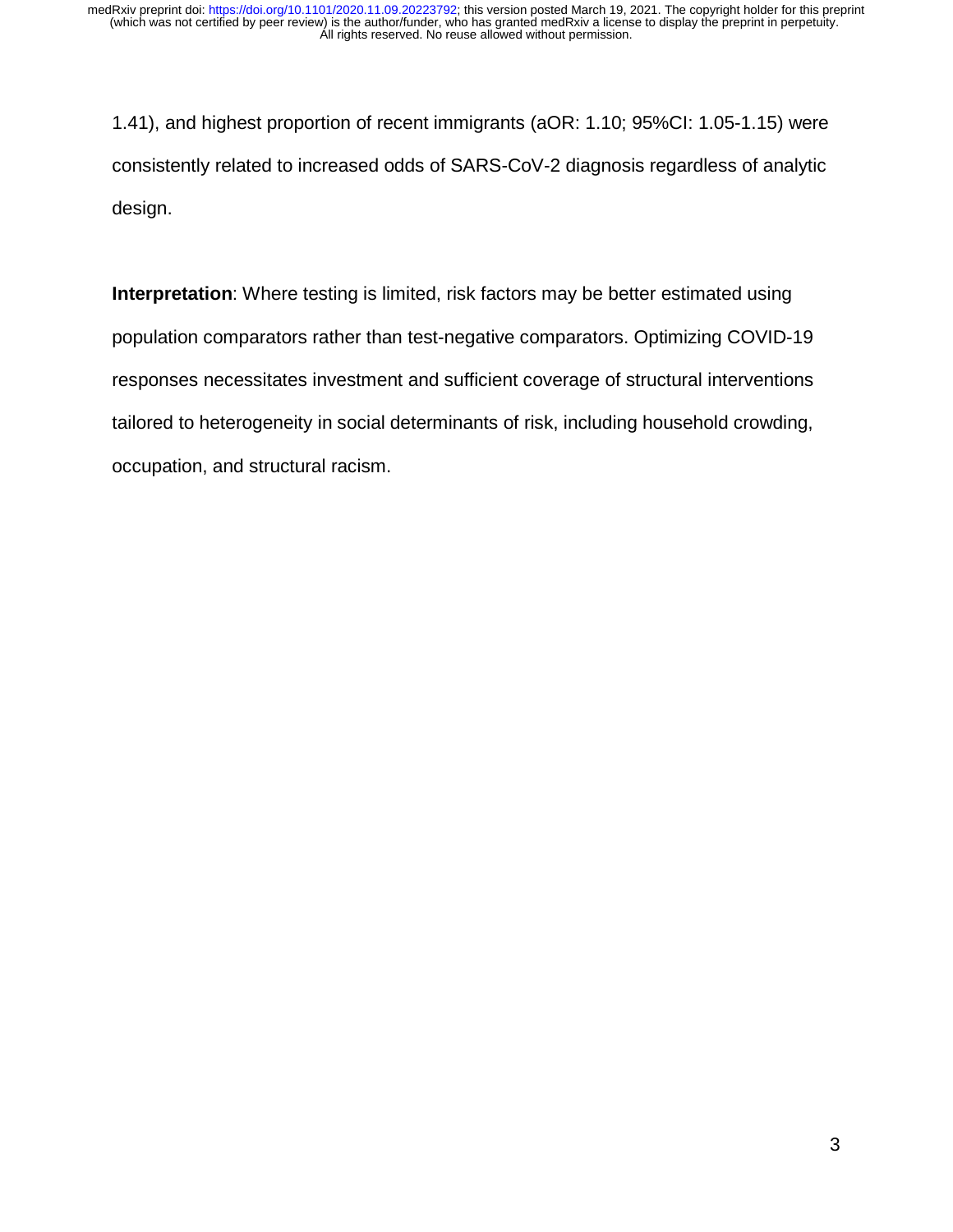### **Introduction**

The spread of severe acute respiratory syndrome coronavirus 2 (SARS-CoV-2), the virus causing coronavirus disease 2019 (COVID-19), has resulted in a pandemic with heterogeneity in exposure and transmission risks. $1-4$ 

Heterogeneity in social determinants of COVID-19 may exist at the individual and network (for example, by housing density<sup>5-7</sup>) levels. In addition, social determinants of health, including barriers to healthcare, occupation, structural racism, and xenophobia have been implicated in COVID-19 risk.<sup>8,9</sup> Environmental determinants such as ambient air pollution may also play a role, as existing evidence indicates that higher ambient air pollution increases risk for infection with other respiratory viruses $10,11$  and severe COVID-19.12,13 It could also play a role in COVID-19 risk by operating within the context of low-quality housing and structural racism.<sup>14,15</sup>

Using observational data to identify determinants of COVID-19 relies on SARS-CoV-2 testing, a service which is not equally distributed.<sup>16</sup> Differential testing introduces the potential for selection biases.<sup>17,18</sup> including collider bias.<sup>18</sup> Collider bias may be introduced into epidemiological studies of COVID-19 risk factors if the factors under investigation are related to infection and to the likelihood of being tested.<sup>18-20</sup> For example, data suggest individuals with diabetes are more likely to develop severe COVID-19 if infected.<sup>21,22</sup> Thus, if infected, individuals with diabetes may be more likely to be tested, and consequently diabetes may appear to be associated with a diagnosis of COVID-19 in studies of individuals tested for SARS-CoV-2, even if diabetes is not a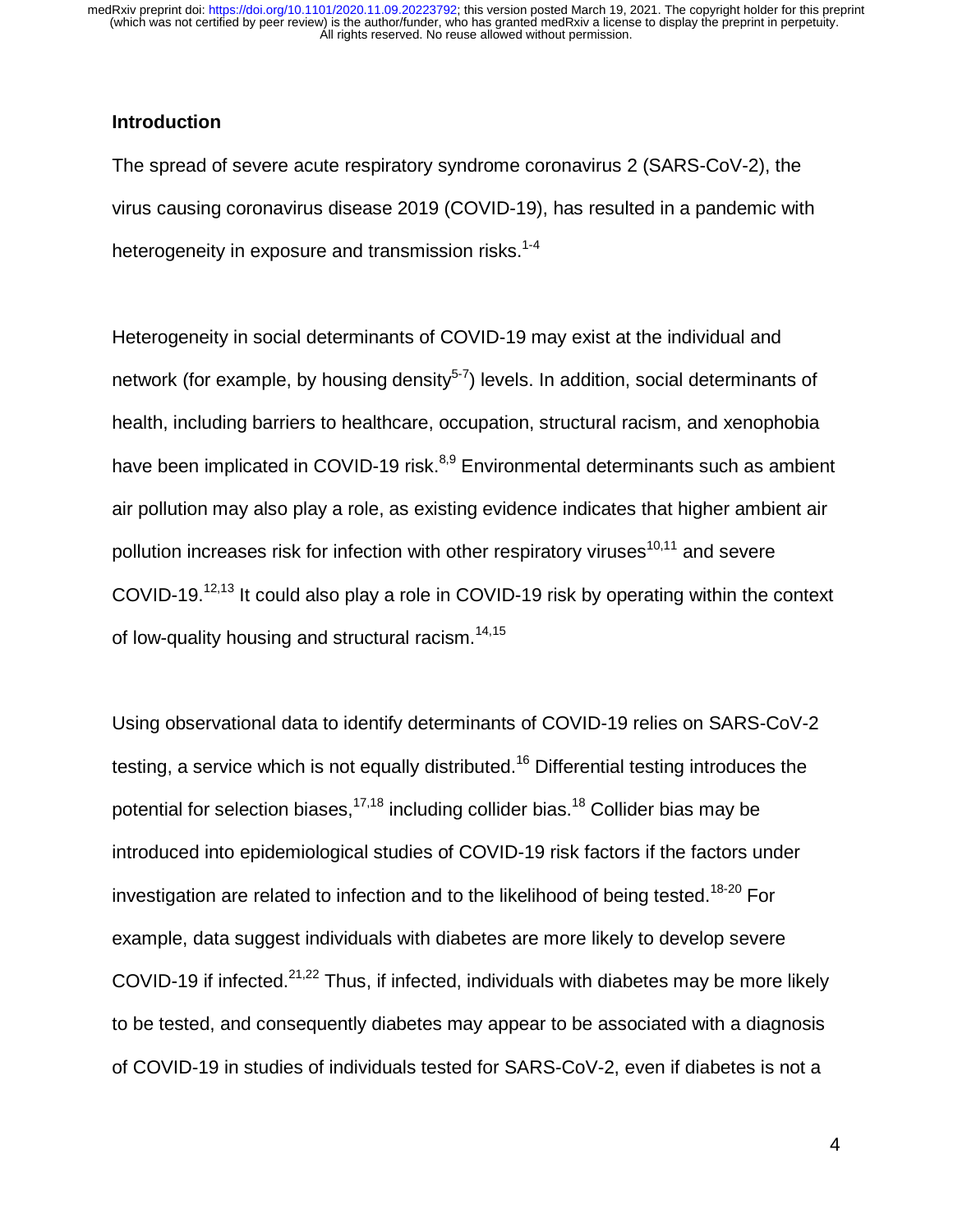mechanistic risk factor for infection.<sup>18</sup> The opposite may occur with underlying respiratory diseases (e.g., asthma) that have symptoms similar to those caused by SARS-CoV-2, leading to the appearance of potentially 'protective' associations with COVID-19. $23$ 

Our objectives were to: 1) explore the potential for collider bias in large-scale studies of COVID-19 determinants; and 2) examine individual, environmental, and social determinants associated with testing and diagnosis among 14.7 million individuals in Ontario, Canada.<sup>18</sup>

#### **Methods**

#### *Study population, setting, and design*

We conducted an observational study using population-based laboratory and health administrative databases from Ontario. Ontario's single-payer health system provides universal access to hospital and physician services $^{24}$  and laboratory testing.<sup>25</sup> We used data from individuals tested between March 1 and June 20, 2020 to identify determinants associated with testing, and then used different analytic designs to identify determinants associated with diagnosis.

### *Data sources, linkages, and inclusion criteria*

We identified testing status using data from the Ontario Laboratories Information System (OLIS), and linked this information to relevant health-related datasets containing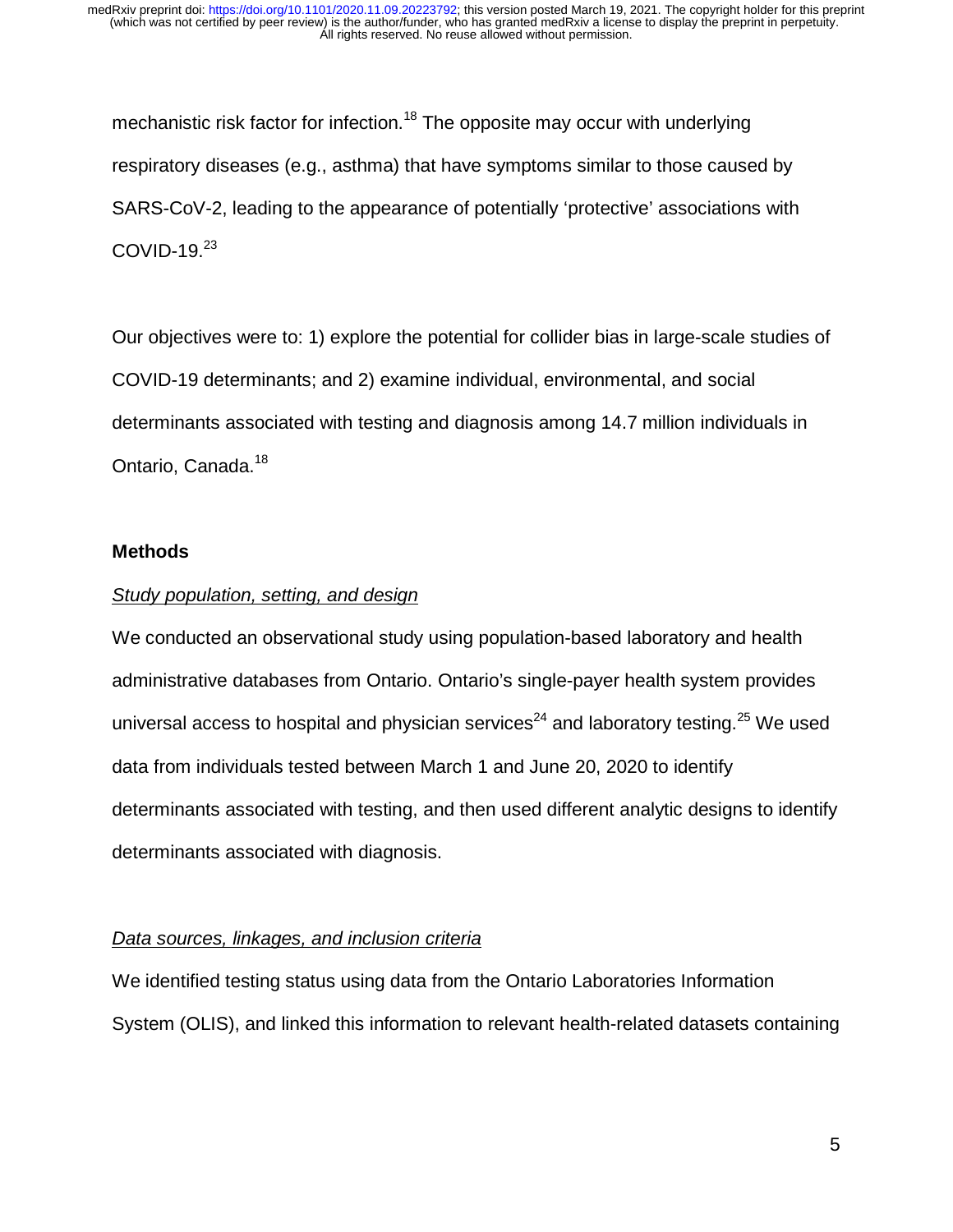demographic, healthcare use, and area-level information. These datasets were linked using unique encoded identifiers and analyzed at ICES.<sup>26</sup>

OLIS captured approximately 88% of all laboratory-identified COVID-19 reported by the province during the study period (calculated by cases identified in OLIS divided by the number of cases reported by Ontario's COVID-19 dashboard in the same time frame). OLIS records included specimen collection date, results, and a text field for symptoms completed by healthcare providers at the time of sampling. We obtained individual- and area-level demographic and environmental information from the Registered Persons Database; the Canadian Institute for Health Information's Discharge Abstract Database, Same Day Surgery Database, and National Ambulatory Care Reporting System; the Ontario Health Insurance Program; the Ontario Mental Health Reporting System; the Ontario Population Health and Environment Cohort; and the 2016 Canadian Census<sup>27</sup> (**Supplemental Table 1**).

For individuals with more than one test in OLIS, we used the first positive or indeterminate test, or the first negative test if all tests during the study period were negative. Never-tested individuals during the study period were included if they were not recorded as deceased before, or born after, March 1, 2020. To assess determinants of testing and diagnosis, we included individuals who were tested for SARS-CoV-2 by polymerase chain reaction tests and were not residing in a long-term care facility as of March 1, 2020.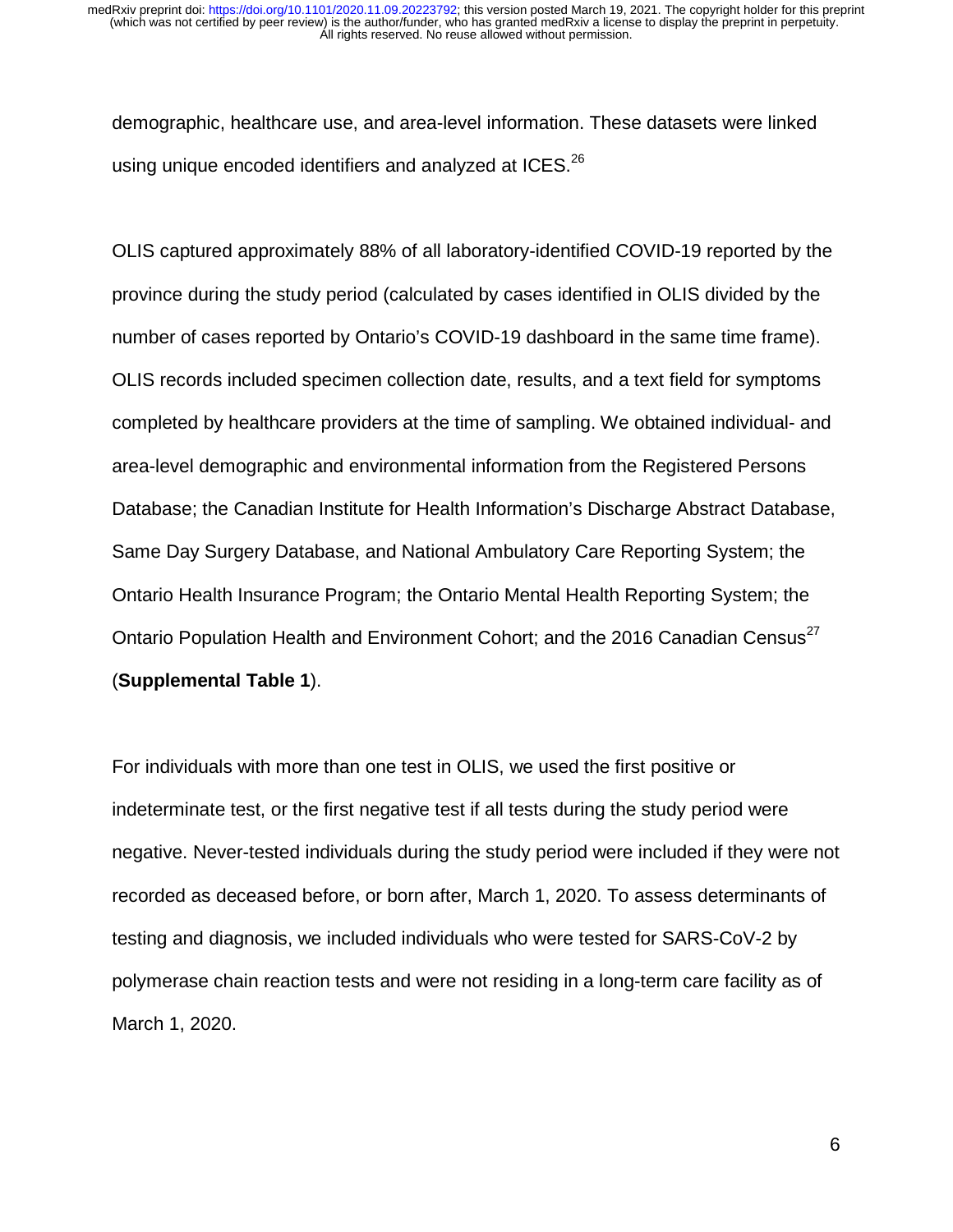### *Selection and definition of potential determinants of COVID-19*

Individual-level determinants included sex, age group, underlying health conditions, and prior healthcare use. Underlying health conditions were selected as: 1) health conditions identified in the literature as associated with COVID-19 severity<sup>2,28-31</sup> or associated with symptoms similar to those caused by COVID-19, because severity and symptoms may lead to differential testing and thus, collider bias; $32-37$  or 2) health conditions such as dementia that increase the need for personal care support, thereby reflecting an intersection with occupational risks among essential care providers.  $38,39$ 

Healthcare use was hypothesized to increase access to testing, and/or signal a marker for comorbidities, and was measured by number of hospital admissions in the past 3 years, number of outpatient physician visits in the past year, and influenza vaccination in the 2019-2020 season. We also included  $ACG^{\circ}$  System<sup>40</sup> Aggregated Diagnostic Groups  $(ADGs)^{41}$  as a composite measure of comorbidities.

Environmental determinants included fine particulate matter  $(PM<sub>2.5</sub>)$  using satellitederived estimates<sup>42</sup> and land-use regression model for  $NO<sub>2</sub>,<sup>43</sup>$  at the postal-code level.

Social determinants were conceptualized as area-based variables that may signal contact rates in communities [household density, apartment building density, uncoupled (e.g., not married) status]; $44,45$  contact rates at work ("essential workers"); $17,46$  socioeconomic barriers to healthcare access and/or housing (household income and educational attainment); $47,48$  and factors related to race/ethnicity (visible minority status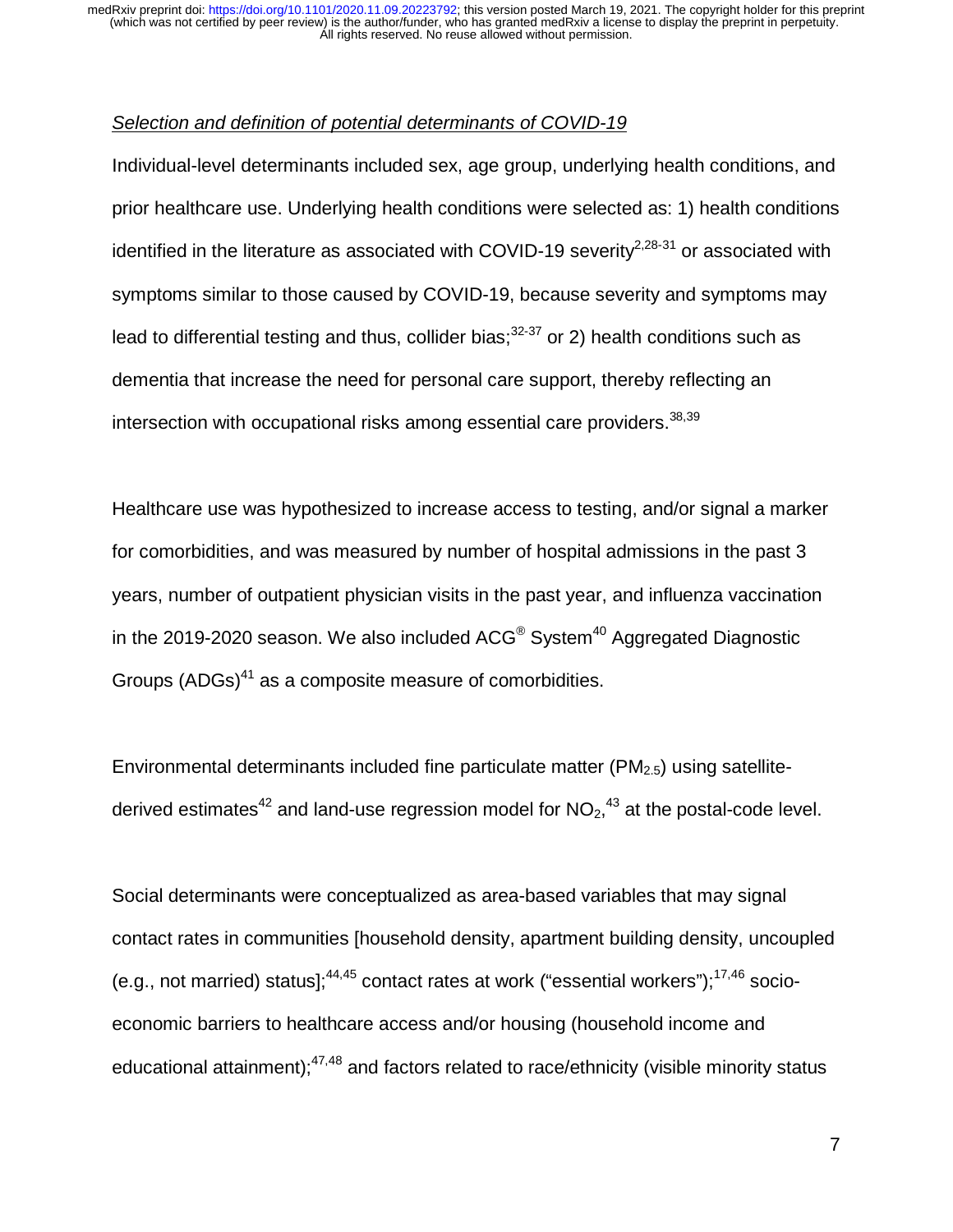and recent immigration). $8,9$  These variables were derived from the 2016 Canada Census at the level of dissemination areas (DA), the smallest geographic unit that Census data are disseminated.<sup>49</sup> DAs were ranked at the city level (for median per-person income equivalent) or at the province level (for all other social determinants), and then categorized into quintiles. For apartment building density and recent immigration status, the high frequency of zeros permitted the creation of only three categories (i.e., comparing the fourth and the fifth quintiles with the lower three quintiles).

### *Statistical analysis*

The testing outcome was defined as receipt of at least one SARS-CoV-2 test during the study period. The comparator group comprised Ontario residents who had no record of testing during the study period. Determinants of testing were examined in unadjusted, age/sex-adjusted, and fully-adjusted logistic regression models that included all determinants. The fully-adjusted model also included a fixed-effect covariate for public health region. Public health regions are geographic areas in which public health measures were differentially applied<sup>50</sup> and along which there may be variability in measured and unmeasured social determinants.<sup>51</sup>

To address objective 1, we compared the odds of diagnosis via unadjusted, age/sexadjusted, and fully-adjusted logistic regression models (including all determinants and public health regions) using three study designs. The "pseudo-test-negative design" compared individuals who tested positive to individuals who tested negative; the "true test-negative design" was restricted to tested individuals with symptomatic illness; $52$  and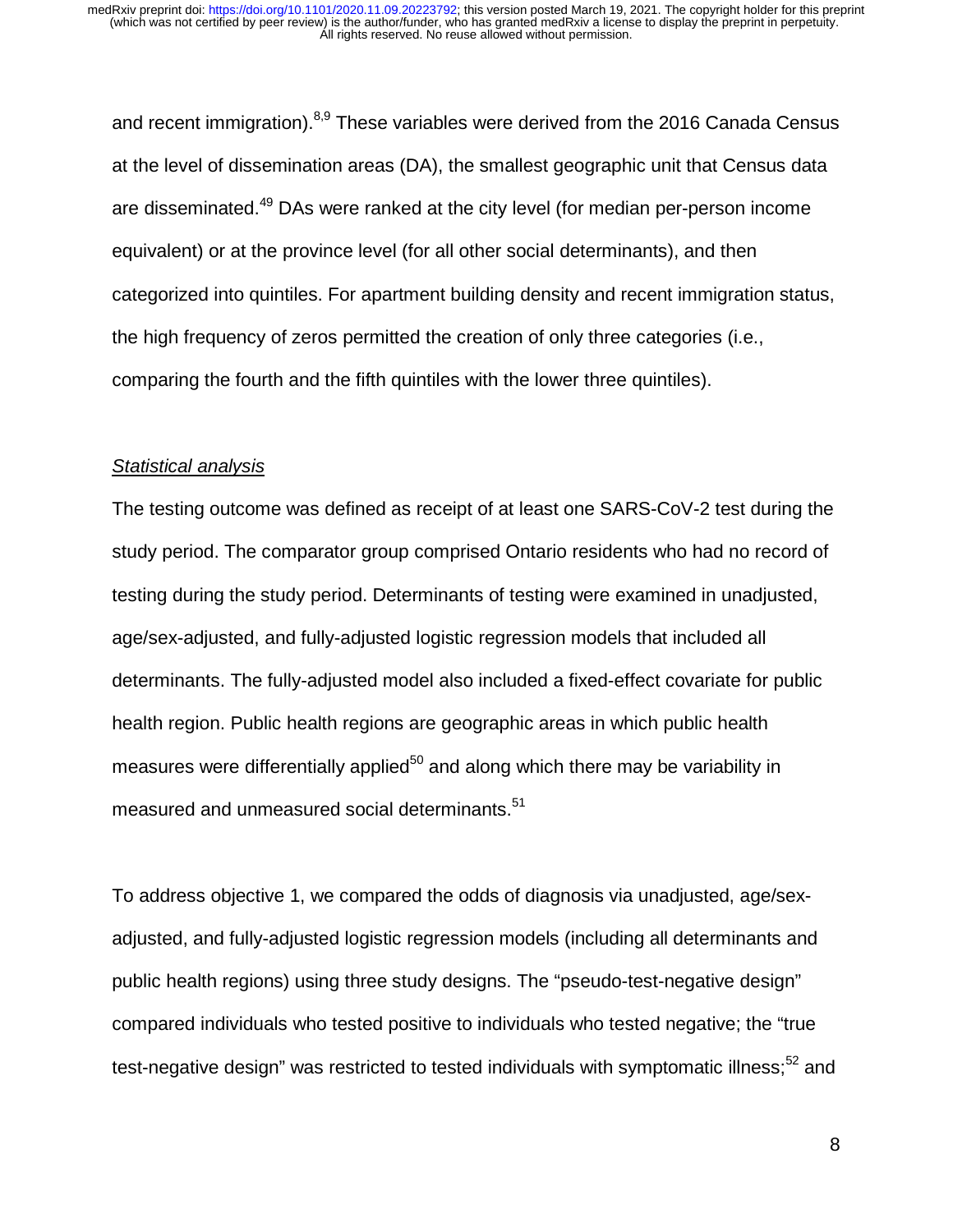the "case-control" design compared all individuals who tested positive to all individuals who did *not* test positive (i.e., individuals who tested negative or were not tested).

To address objective 2, we focused on results from fully-adjusted logistic regression models from the pseudo-test-negative and case-control designs. We interpreted each set of determinants as independent analyses based on directed acyclic graphs (**Supplemental Figure 1**), with the case-control design having the least potential for collider bias based on our proposed causal diagrams.

Statistical analyses were conducted using SAS v.9.4 (Cary, NC). To assess for collinearity, we examined tolerances and variance inflation factors.

#### *Ethical review*

The use of data in this project was authorized under section 45 of Ontario's Personal Health Information Protection Act, which does not require review by a Research Ethics Board.

#### **Results**

Of 758,691 individuals tested during the study period, 25,030 (3.3%) were diagnosed with COVID-19 (**Figure 1**). Only 11.8% of those tested had a symptom recorded by the provider, 13.6% were considered asymptomatic, and 74.6% were missing symptom information. Descriptive characteristics of the study population are reported in **Table 1** and **Supplemental Table 2**.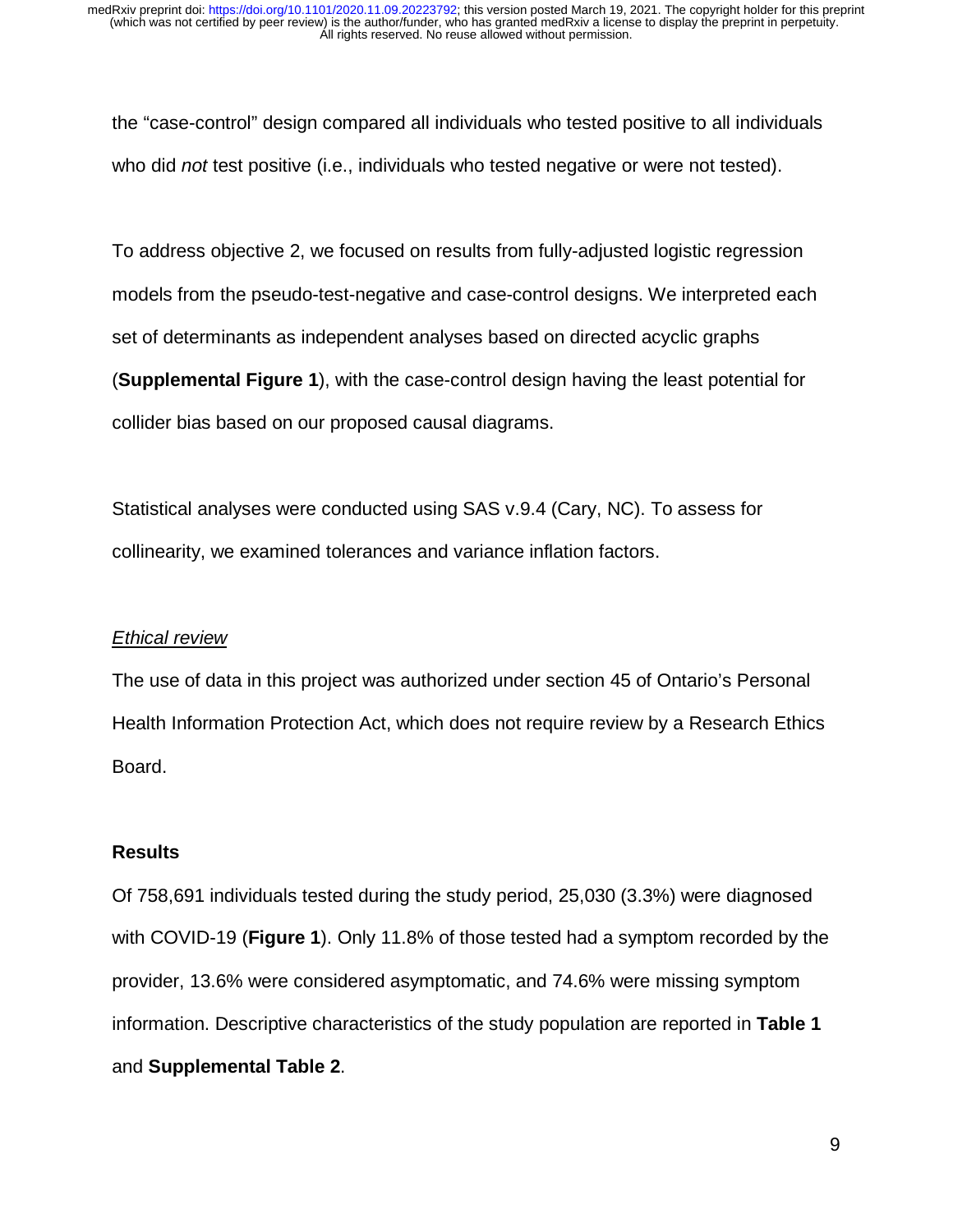#### *Determinants of testing*

In fully-adjusted analyses, odds of testing increased with age (**Table 2, Supplemental Table 3**). Males had lower odds of testing than females. Nearly every underlying health condition and most measures of prior healthcare use were associated with increased odds of testing. In contrast, higher ambient air pollution was associated with reduced odds of testing. There was little variability in the odds of testing by most area-based social determinants of health. However, areas with higher visible minority populations had lower odds of testing, whereas areas with higher household income and greater percentages of uncoupled individuals had higher odds of testing. Effect measures for most social determinants of health appeared to be progressively attenuated from unadjusted, to age/sex-adjusted, to fully-adjusted regression models (**Figure 2A, Supplemental Table 3**).

#### *Variability in determinants of diagnosis across analytic designs*

Comparison of analytic designs revealed an important influence on individual-level determinant effect measures, and less of an influence on social determinants (**Table 2**, **Supplemental Tables 4, 5, and 6)**. Variables associated with testing tended towards a variable relationship with diagnosis, depending on the analytic design. For example, the odds of testing for adults aged ≥85 years compared to those aged <5 years deviated considerably from the null (adjusted odds ratio [aOR]=5.60; 95%CI, 5.47-5.73), and the odds of diagnosis differed between the pseudo-test-negative design (aOR=1.76; 95%CI, 1.51-2.06) and the case-control design (aOR=7.26; 95%CI, 6.23-8.46) (**Table 2**). Some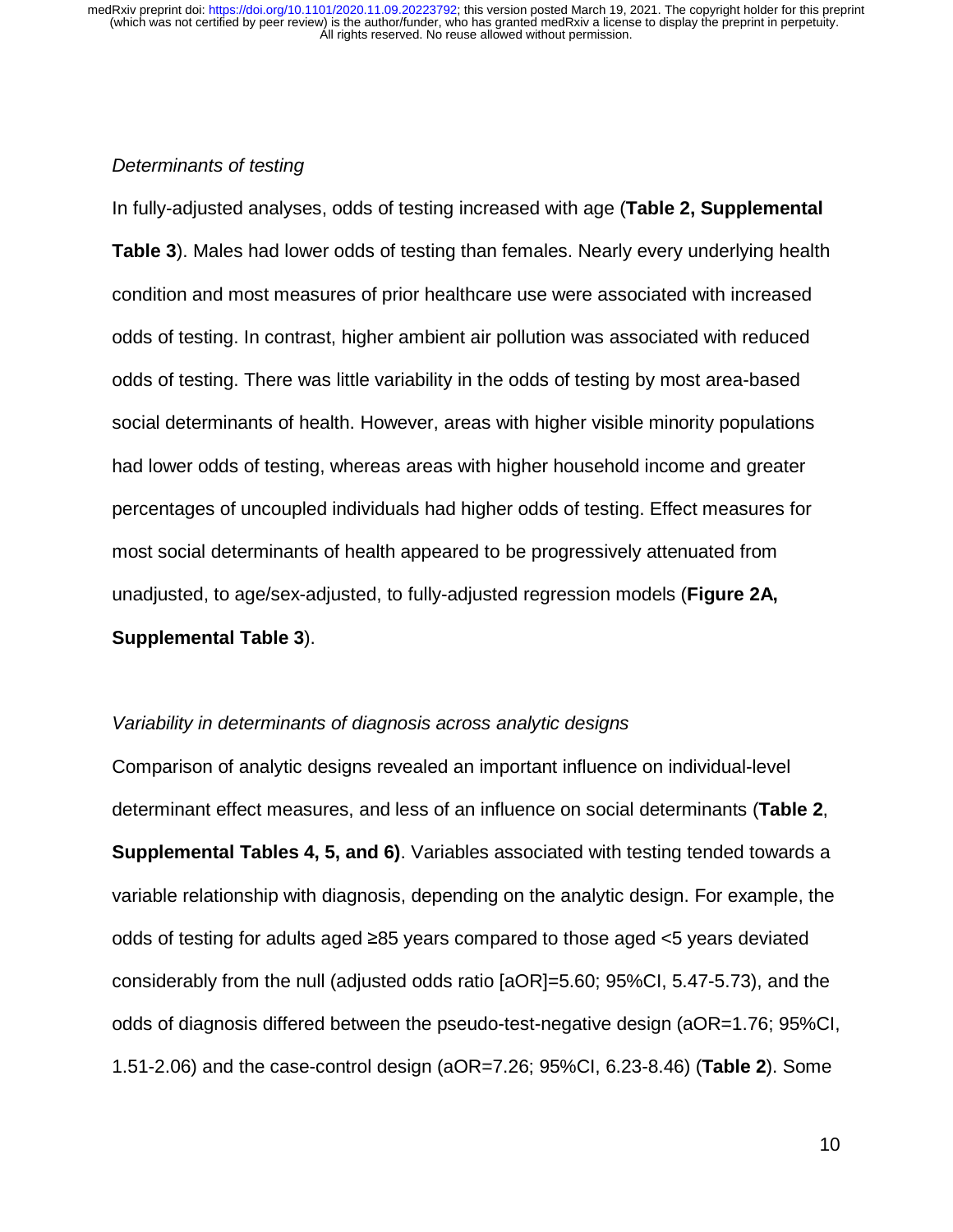health conditions associated with higher odds of testing, such as chronic respiratory conditions and indicators of prior healthcare use, appeared protective against diagnosis using the pseudo-test-negative design, but reverted to the null or showed increased odds of diagnosis using the case-control design. Results from the true test-negative design were largely similar to results from the pseudo-test-negative design with wider confidence intervals, with the exceptions that odds of diagnosis were higher for older ages using the true test-negative design compared to the pseudo-test-negative design, and lower for higher quintiles of essential workers in the true test-negative design compared to the pseudo-test-negative design (**Supplemental Tables 4 and 5**).

#### *Determinants of diagnosis using the case-control design*

Using the case-control design, older age, certain comorbidities (hypertension, diabetes, congestive heart failure, dementia, chronic kidney disease, and ischemic stroke/transient ischemic attack), and increased prior healthcare use were associated with increased odds of diagnosis. In contrast, other comorbidities (asthma, cancer, ischemic heart disease, substance abuse) and receipt of influenza vaccine in the 2019- 2020 season were associated with reduced odds of diagnosis (**Table 2, Supplemental Table 6**).

The two highest categories of PM<sub>2.5</sub> exposure were associated with increased odds of diagnosis, whereas no categories of exposure to  $NO<sub>2</sub>$  were associated with increased odds of diagnosis.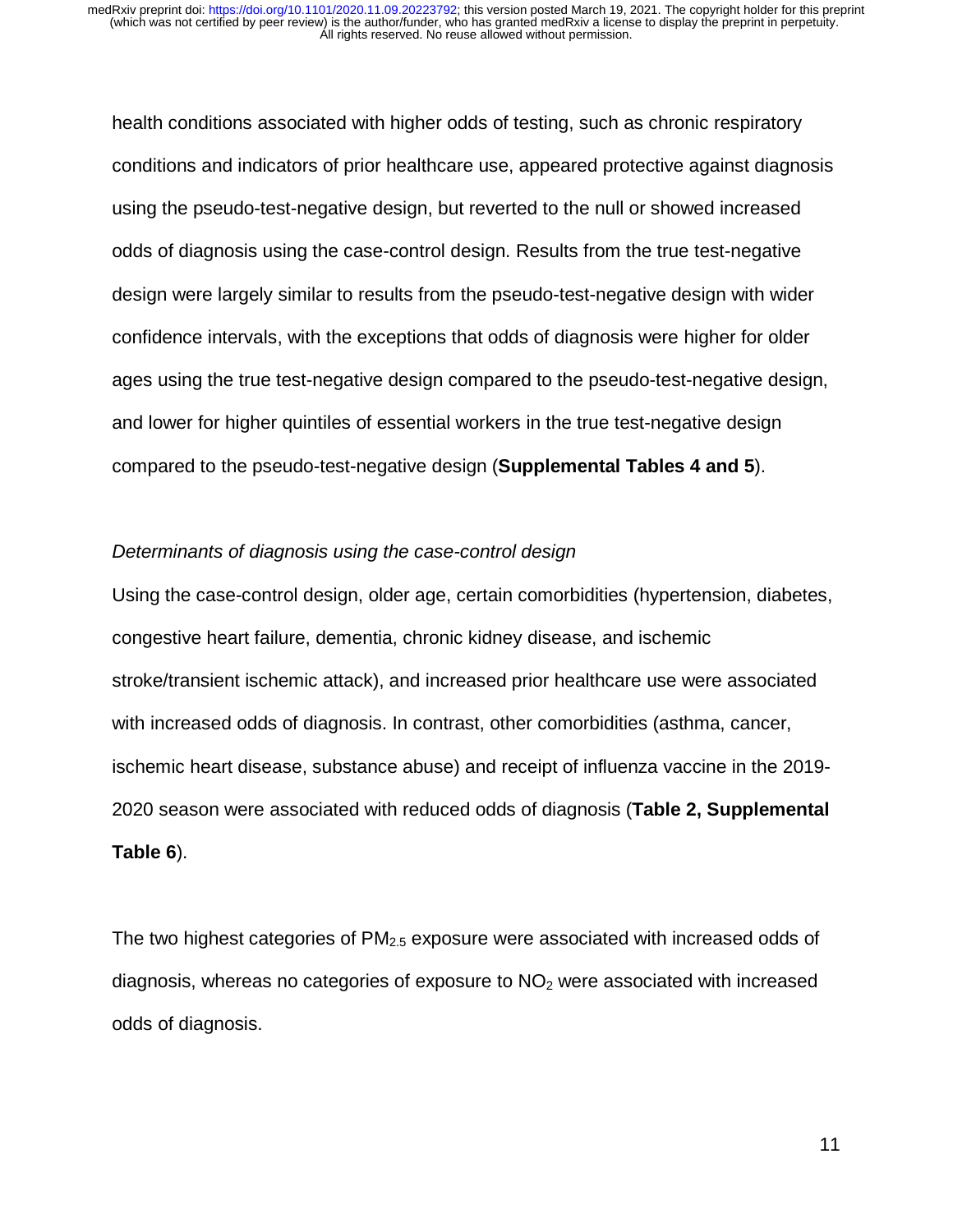Higher household density, increased apartment building density, greater percentages of uncoupled individuals, and greater percentages of essential workers were associated with greater risk of diagnosis. Lower educational attainment was related to an increased risk of diagnosis, but there was no statistically consistent relationship with household income. Finally, being in the highest quintile of neighbourhoods with visible minorities , and greater percentages of recent immigrants were associated with greater odds of diagnosis. Associations were attenuated after adjustment for all social determinants except for household density and essential work (**Figure 2B, Supplemental Table 6**).

In collinearity diagnostics, all tolerances were below 1 and all variance inflation factors were below 5 (**Supplemental Table 7**).

#### **Discussion**

We identified variability in associations by analytic design, likely due to collider bias, across individual determinants of diagnosis. Using results from the case-control analysis, we identified particular individual, environmental, and social determinants of health as key determinants for diagnosis.

We found a high potential for erroneously identifying a "risk/protective factor" with individual determinants such as underlying health conditions, sex, and age. Our findings identified a pattern where underlying health conditions associated with COVID-19 severity<sup>2</sup> may have been prone to collider bias, where the direction of effect measures changed based on model choice for some conditions. This was further underlined by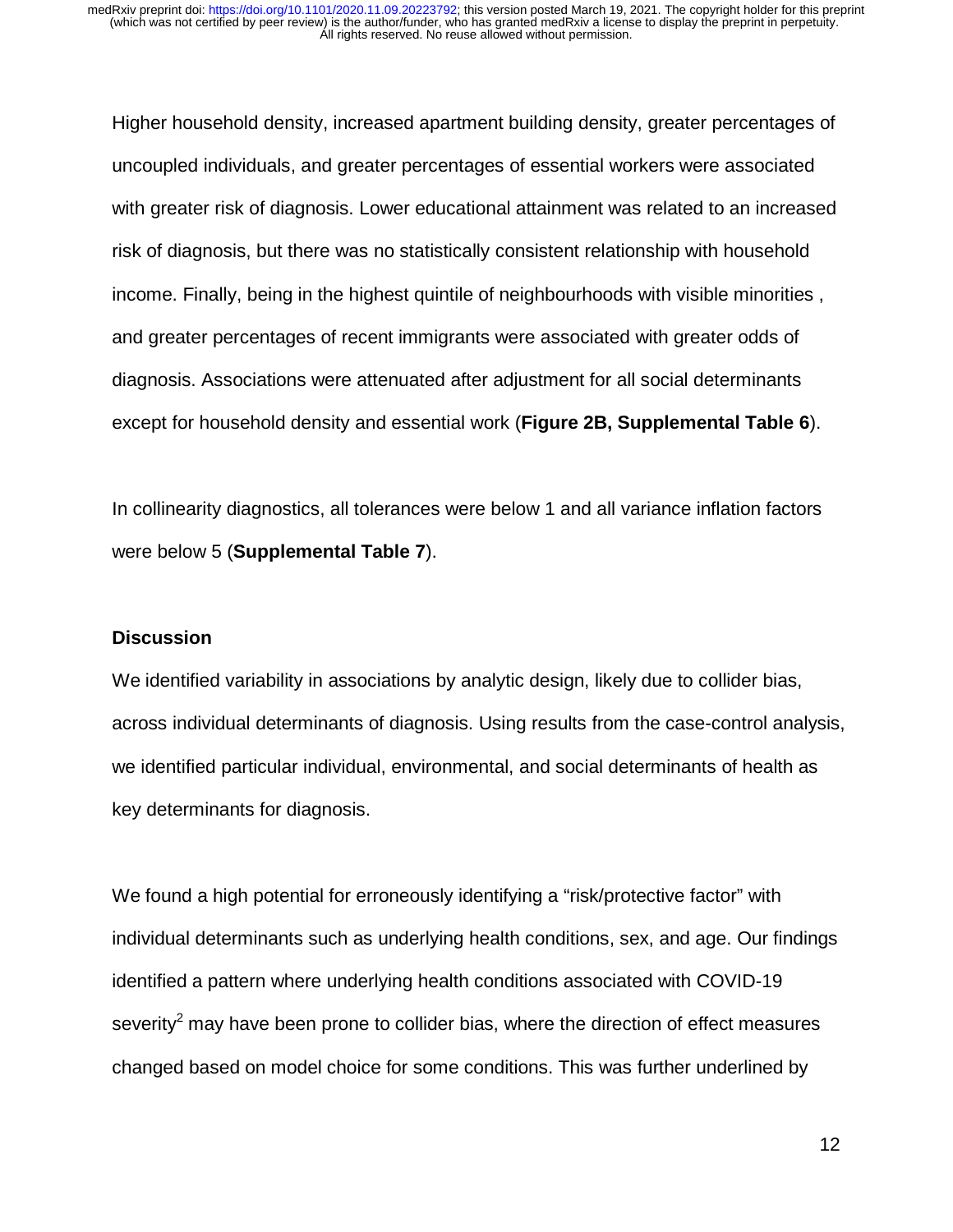higher testing and a seemingly protective effect when using the pseudo-test-negative design and true test-negative design for healthcare use variables that reversed when using the case-control design. Thus, comparisons of positivity rates require careful interpretation by examining the reasons for testing.<sup>18</sup> In the context of low overall levels of testing, the case-control design may have mitigated some potential sources of collider bias, with the assumption that those not tested are similar to those who tested negative. $17,18$ 

Some underlying health conditions remained associated with diagnoses using the casecontrol design, reflecting either unmeasured confounding or possible biological susceptibility to infection if exposed.<sup>10,11,21,53,54</sup> For example, dementia and frailty remained independently associated with diagnosis, potentially due to unmeasured confounding such as higher rates of contacts with care-givers or residence in other types of congregate settings such as retirement homes. Thus, underlying health conditions like dementia/frailty represent targets for prevention with strategies tailored to reduce exposures among individuals characterized by these individual determinants.

Over the study period, the testing criteria in Ontario shifted from returning symptomatic travellers, to severely symptomatic individuals and those with occupational exposure, to additional testing of asymptomatic individuals. $32-35,37$  These distinctions may have created differences in symptomatic tested individuals, compared to all tested individuals. In our study, the restriction of the test-negative design to symptomatic individuals did not yield substantially different results than the test-negative design including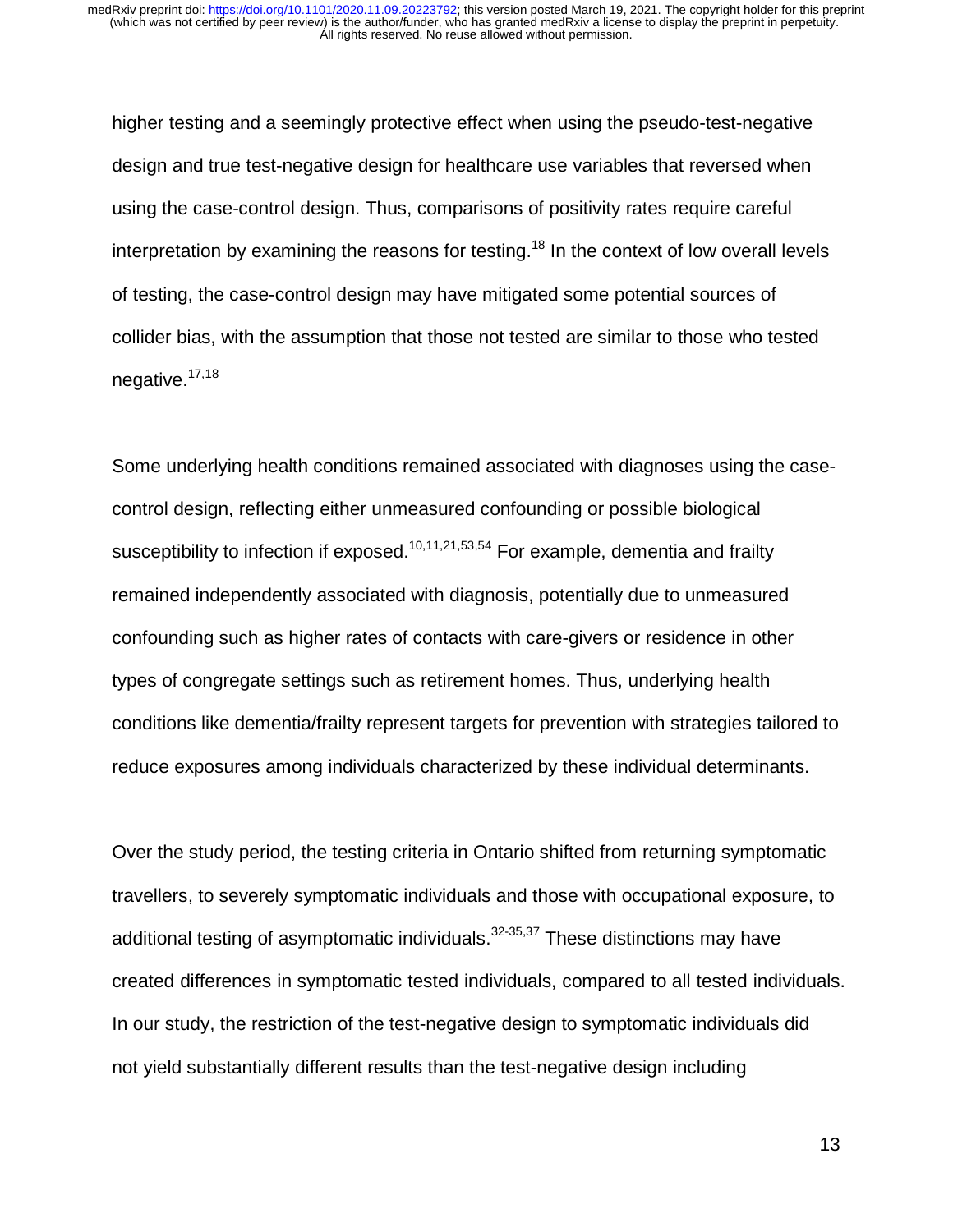symptomatic and asymptomatic individuals for most determinants, but this may have been partly due to the high (74.6%) missingness of symptom information.

The independent association between high  $PM<sub>2.5</sub>$  and diagnosis may reflect unmeasured social determinants of health.<sup>55,56</sup> However, studies have also implicated environmental pollution as having a biological relationship to the risk and severity of COVID-19.10,11,14

We identified increased odds of diagnosis associated with household density, apartment building percentage, uncoupled status, essential work, educational attainment, and recent immigration, consistent with findings from other settings.<sup>51,57,58</sup> Household size has been shown to be a consistent risk factor across a broad range of settings.<sup>59,60</sup> These higher attack rates are likely due to prolonged and physically closer in-person contacts occurring more frequently within the household.<sup>60</sup> Essential services and occupations have also been associated with higher exposure risk, $61$  either because such jobs cannot be done feasibly with proper protections, or because protective policies and materials are not issued, leaving workers at high risk. $62,63$ 

Higher percentages of recent immigrants in an area were associated with diagnosis, even after adjustment, although the percentage of visible minorities was not. Both variables might represent residual measures of structural racism, potentiating increased risk of SARS-CoV-2 exposure and COVID-19 severity, <sup>64-66</sup> including COVID-19-related hospitalization/death.<sup>9,17,29,58</sup> We found the association between visible minority status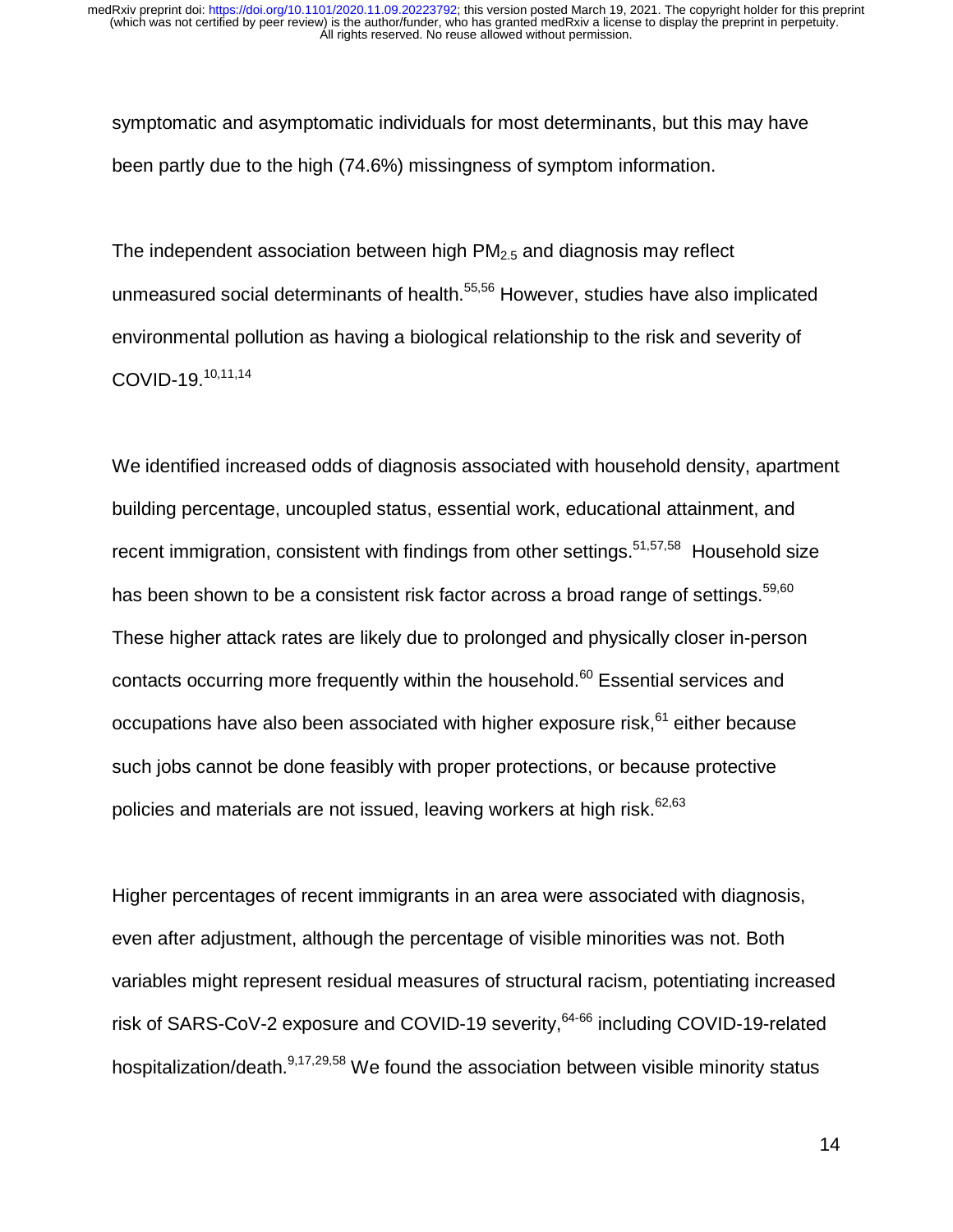and diagnosis was attenuated after adjustment for individual, environmental, and other social determinants of health. These findings likely reflect what is already known about race and ethnicity as social constructs and social determinants of health.<sup>67</sup> Finally, the fact that there was little variation in the odds of testing across levels of most of the social determinants suggests that testing resources may not be adequately prioritizing individuals at greatest risk.<sup>68</sup>

Taken together, our findings suggest a need to increase and/or redirect resources that specifically address social determinants such as household density $48,69$  (e.g., voluntary isolation centres<sup>70</sup>, wrap-around services<sup>71</sup>), occupational risk<sup>62,66</sup> (e.g., paid sick leave<sup>72</sup>, workplace testing,<sup>73</sup> improved ventilation<sup>62</sup>), and other mediators of structural racism<sup>68,74,75</sup> (e.g. community-led outreach testing<sup>76</sup>). Our findings also suggest prioritizing COVID-19 vaccination strategies that reach communities and workplaces experiencing the highest rates of cases. Although there have been national recommendations for an equity lens to the public health response to COVID-19,<sup>46</sup> much of the existing response on COVID-19 equity and outreach to marginalized communities has been accomplished through smaller, independent groups, including volunteer organizations.77-79

### **Limitations**

Our diagnoses were restricted to laboratory-confirmed cases and to the 88% of total provincial diagnoses that were available via OLIS, and thus may have missed probable cases as well as the remaining laboratory-confirmed cases that may have different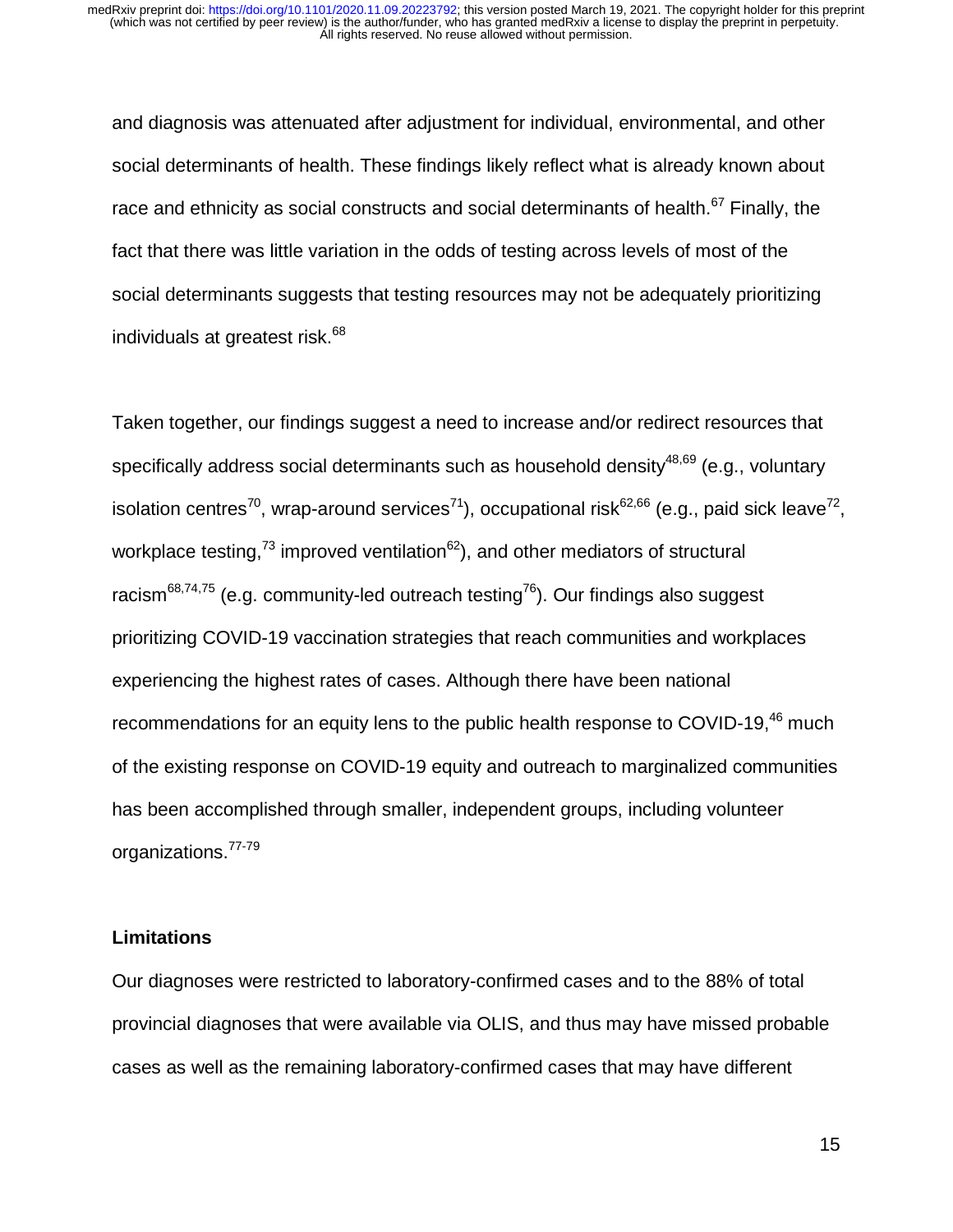determinants of infection. Results are also conditioned on the assumption that determinants remained constant across the study period, whereas surveillance data suggest shifts in how infections propagate between social networks.<sup>80</sup> Future analyses include examining changes in the direction and magnitude of determinants over the course of the outbreak. Our models also adjusted for public health region, within which many social determinants cluster<sup>51</sup>, and thus we cannot infer from the results presented how social determinants of diagnosis may vary between and within these geographic regions. Social determinants were measured at the area level and were not available at the individual level; however, by describing individuals' neighbourhoods, analyses reflect the role of structural and environmental determinants for individuals living amongst them. Fully-adjusted models in these analyses adjusted for a large number of covariates, potentially creating scenarios of over-adjustment. However, the directions of effect estimates generally remained the same after full adjustment, and the sample size of our analyses provided adequate statistical power. Finally, some important determinants, such as obesity,  $23,81$  were not available for our study.  $82$ 

#### **Conclusion**

Individual-level risks for diagnosis defined by demographic and health-related determinants representing general targets of current response strategies appear to be subject to collider bias. Moving forward and advancing the response necessitates characterizing and addressing the social determinants potentiating heterogeneity in acquisition and transmission risks with risk-tailored, community-based interventions to reduce COVID-19 burden.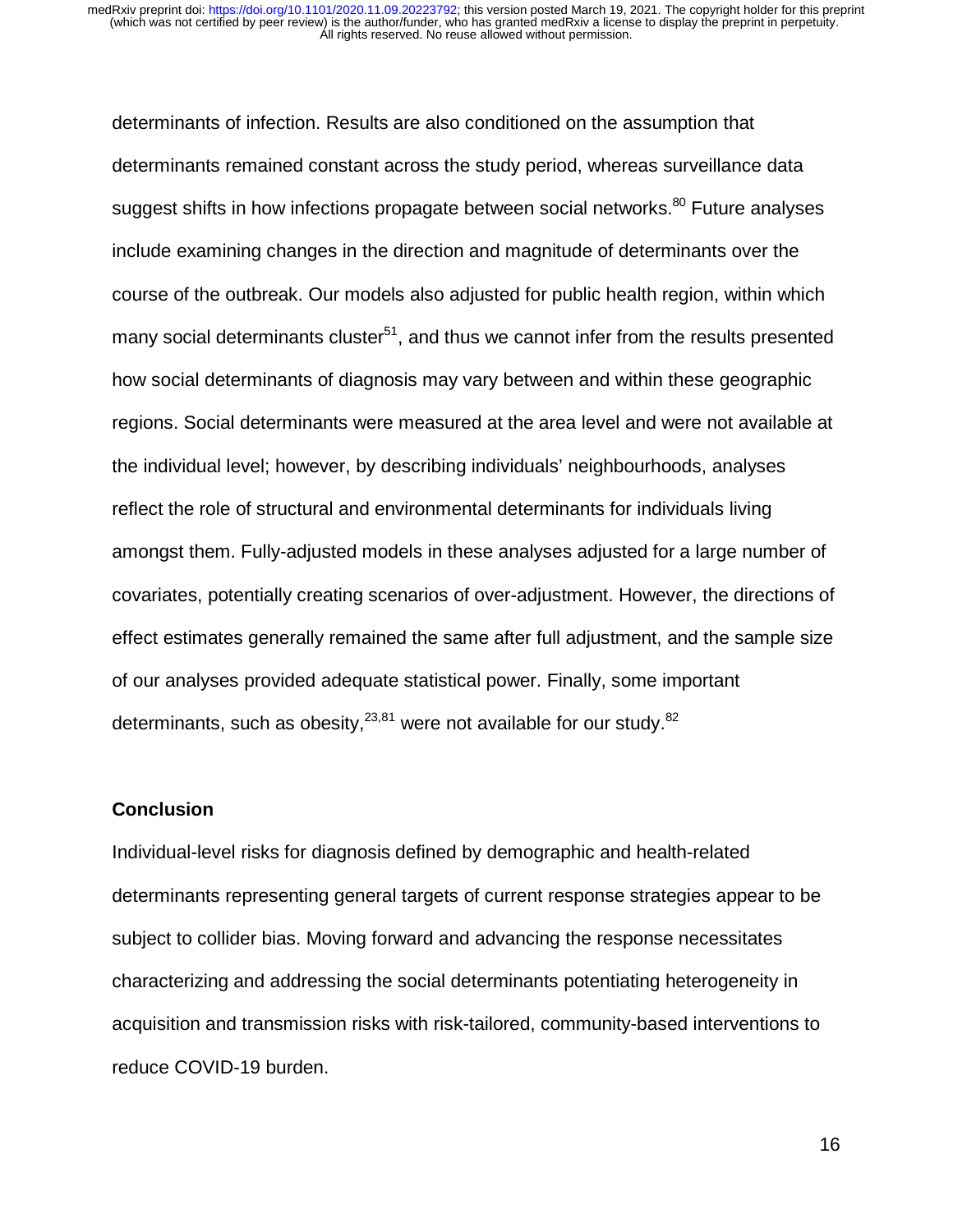## **Funding Statement**

This study was funded by the St. Michael's Hospital Research Innovation Council COVID-19 Research Grant, and research operating grant (VR5 -172683) from the Canadian Institutes of Health Research. SM is supported by a Tier 2 Canada Research Chair in Mathematical Modeling and Program Science. JCK is supported by a Clinician-Scientist Award from the University of Toronto Department of Family and Community Medicine. This study was supported by ICES, which is funded by an annual grant from the Ontario Ministry of Health and Long-Term Care (MOHLTC). The study sponsors did not participate in the design and conduct of the study; collection, management, analysis and interpretation of the data; preparation, review or approval of the manuscript; or the decision to submit the manuscript for publication.

**Disclaimers:** The opinions, results, and conclusions reported in this paper are those of the authors and are independent from the funding sources. Parts of this material are based on data and/or information compiled and provided by the Canadian Institute for Health Information (CIHI) and by Cancer Care Ontario (CCO). However, the analyses, conclusions, opinions, and statement expressed herein are those of the authors, and not necessarily those of CIHI or CCO. No endorsement by ICES, MOHLTC, CIHI, or CCO is intended or should be inferred.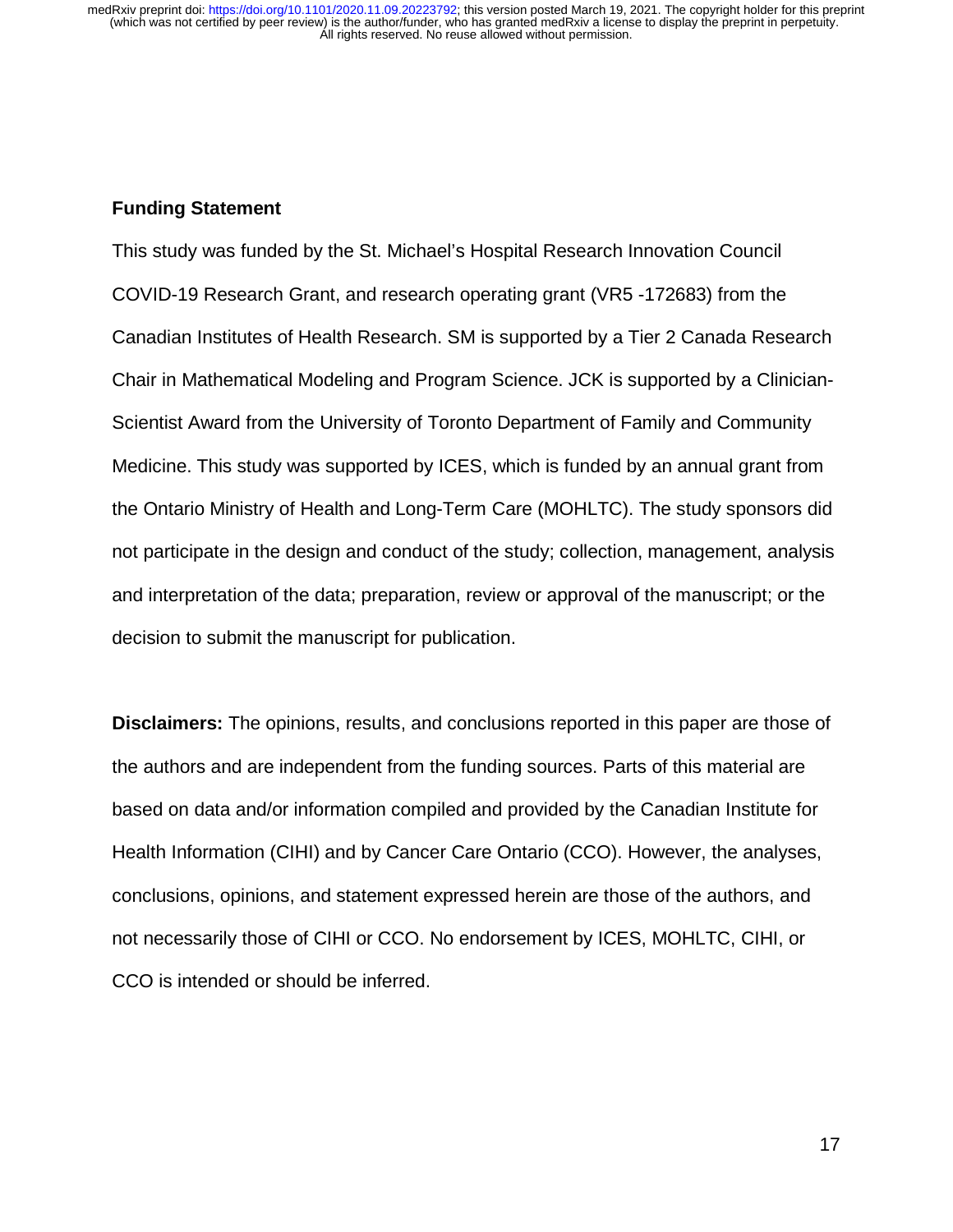**Acknowledgements:** We thank IQVIA Solutions Canada Inc. for use of their Drug Information File, as well as Owen Langman for technical assistance. Finally, we are grateful to the 14.7 million Ontario residents without whom this research would be impossible.

## **Author contributions:**

JK, SM, and SB designed the study. ACa conducted all data analyses (dataset and variable creation and statistical modeling). JK, SM, SB, RK, ACa designed the analyses plans and conducted variable selection, with input from HC and AKC on variable selection and definitions. MAH, MD, LCR, TW contributed to analytic plans related to collider bias. BC contributed to data analyses and data preparation for the symptomatic dataset. MS prepared the figures. MS, JK, SB, and SM wrote the manuscript. All authors interpreted the data and critically reviewed and edited the manuscript.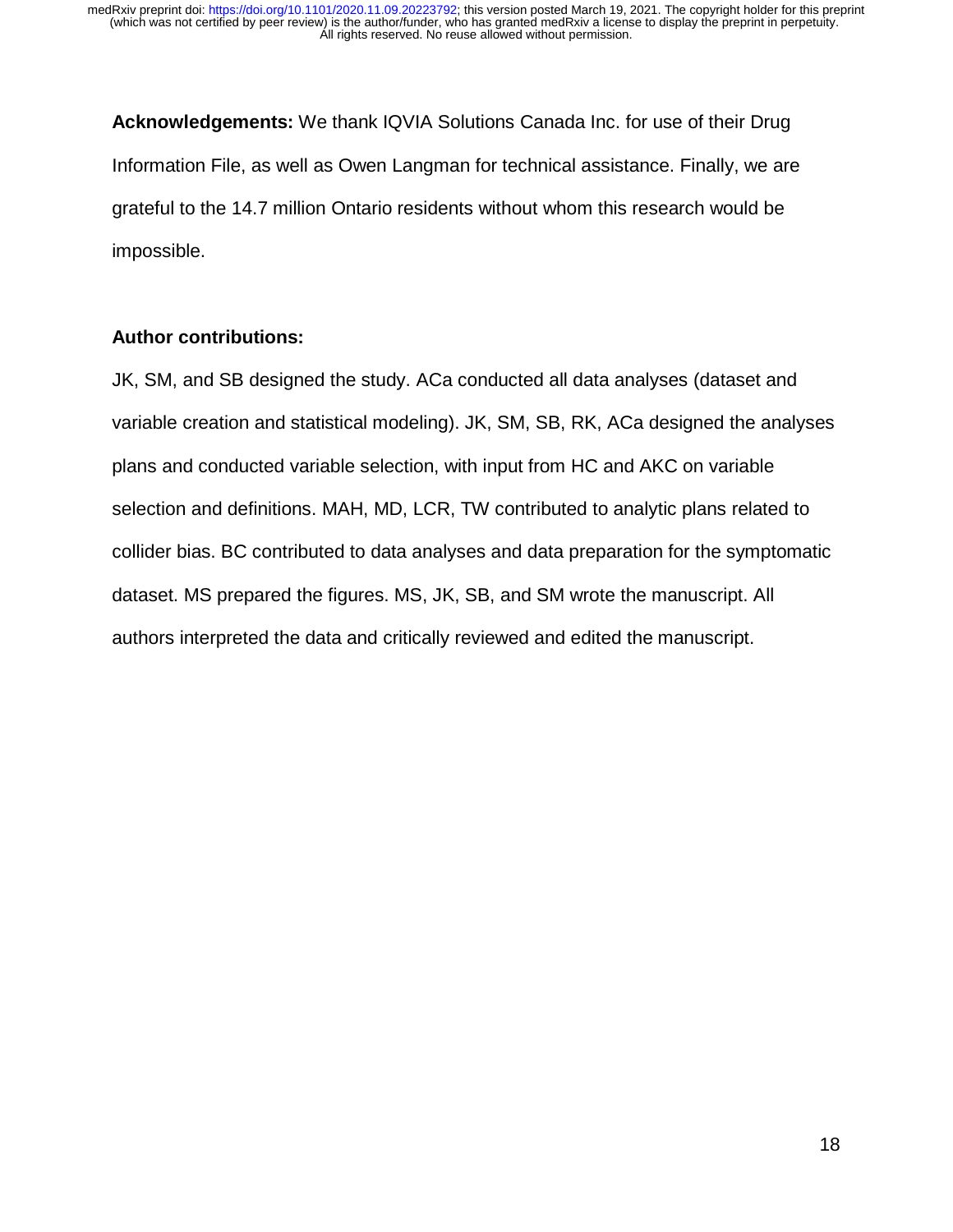## **References**

- 1. Mishra S, Kwong JC, Chan AK, Baral SD. Understanding hetergeneity to inform public health response to COVID-19 in Canada. *Can Med Assoc J.*  2020;192(25):E684-E685.
- 2. *Report of the WHO-China Joint Mission on Coronavirus Disease 2019 (COVID-19).* Geneva, Switzerland: World Health Organization; 16-24 February, 2020 2020.
- 3. Rosenberg ES, Dufort EM, Blog DS, et al. COVID-19 Testing, Epidemic Features, Hospital Outcomes, and Household Prevalence, New York State-March 2020. *Clinical infectious diseases : an official publication of the Infectious Diseases Society of America.* 2020.
- 4. Jing Q-L, Liu M-J, Yuan J, et al. Household secondary attack rate of COVID-19 and associated determinants. *medRxiv pre-print.* 2020.
- 5. Bhala N, Curry G, Martineau AR, Agyemang C, Bhopal R. Sharpening the global focus on ethnicity and race in the time of COVID-19. *The Lancet.*
- 6. Chung H, Fung K, Ferreira-Legere LE, et al. *COVID-19 Laboratory Testing in Ontario: Patterns of Testing and Characteristics of Individuals Tested, as of April 30, 2020.* ICES Ontario;2020.
- 7. Wang L, Mishra S. *The distribution of cumulative COVID-19 cases in Ontario by acquisition type over time.* 2020.
- 8. Price-Haywood EG, Burton J, Fort D, Seoane L. Hospitalization and Mortality among Black Patients and White Patients with Covid-19. *The New England journal of medicine.* 2020;382(26):2534-2543.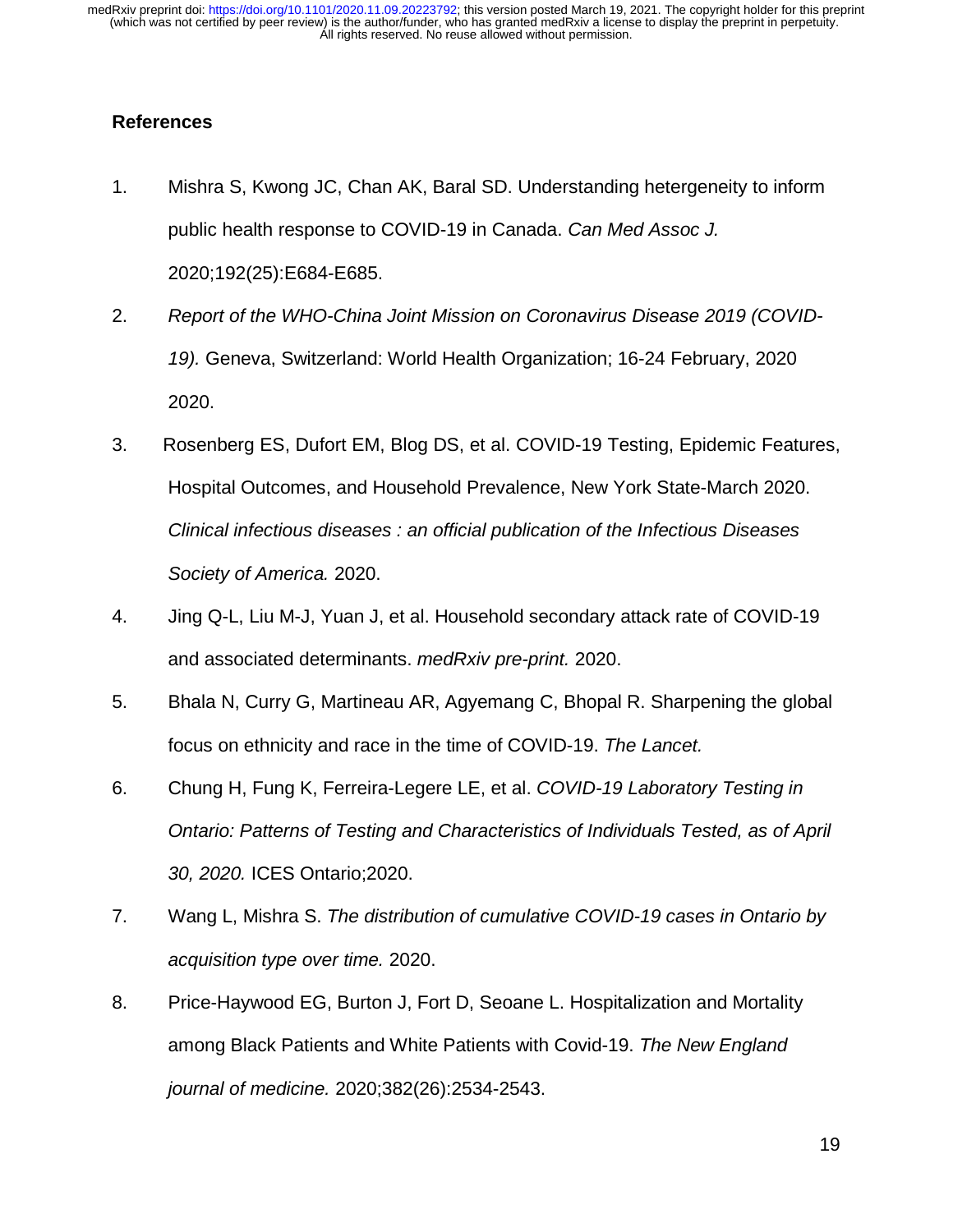- 9. Yehia BR, Winegar A, Fogel R, et al. Association of Race With Mortality Among Patients Hospitalized With Coronavirus Disease 2019 (COVID-19) at 92 US Hospitals. *JAMA Netw Open.* 2020;3(8):e2018039.
- 10. Feng C, Li J, Sun W, Zhang Y, Wang Q. Impact of ambient fine particulate matter (PM2.5) exposure on the risk of influenza-like-illness: a time-series analysis in Beijing, China. *Environ Health.* 2016;15:17.
- 11. Zoran MA, Savastru RS, Savastru DM, Tautan MN. Assessing the relationship between surface levels of PM2.5 and PM10 particulate matter impact on COVID-19 in Milan, Italy. *Sci Total Environ.* 2020;738:139825.
- 12. Wu X, Nethery RC, Sabath BM, Braun D, Dominici F. Exposure to air pollution and COVID-19 mortality in the United States: A nationwide cross-sectional study. *medRxiv.* 2020.
- 13. Liang D, Shi L, Zhao J, et al. Urban Air Pollution May Enhance COVID-19 Case-Fatality and Mortality Rates in the United States. *medRxiv.* 2020.
- 14. Wu X, Nethery R, Sabath M, Braun D, Dominici F. Exposure to air pollution and COVID-19 mortality in the United States: a nationwide cross-sectional study. *medRxiv.* 2020.
- 15. Environmental racism: time to tackle social injustice. *The Lancet Planetary Health.* 2018;2(11).
- 16. Stall NM, Wu W, Lapointe-Shaw L, et al. Sex- and age-specific differences in COVID-19 testing, cases and outcomes: a population-wide study in Ontario, Canada. *J Am Geriatr Soc.* 2020.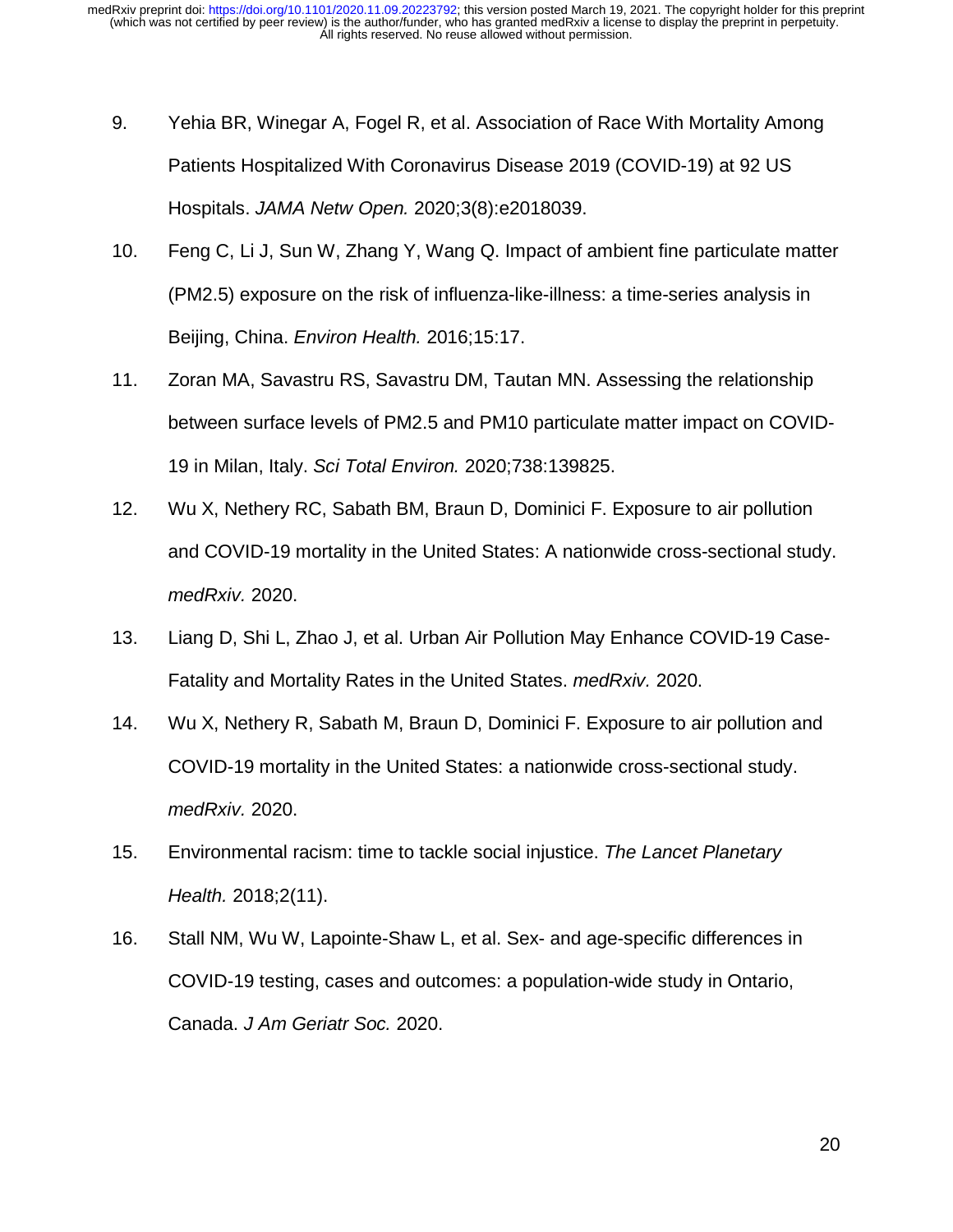- 17. Niedzwiedz CL, O'Donnell CA, Jani BD, et al. Ethnic and socioeconomic differences in SARS-CoV-2 infection: prospective cohort study using UK Biobank. *BMC Med.* 2020;18(1):160.
- 18. Griffith G, Morris T, Tudball M, et al. Collider bias undermines our understanding of COVID-19 disease risk and severity. *medRxiv.* 2020.
- 19. Hernán M, Robins J. *Causal Inference.* 2014.
- 20. Elwert F, Winship C. Endogenous Selection Bias: The Problem of Conditioning on a Collider Variable. *Annu Rev Sociol.* 2014;40:31-53.
- 21. Hussain A, Bhowmik B, do Vale Moreira NC. COVID-19 and diabetes: Knowledge in progress. *Diabetes Res Clin Pract.* 2020;162:108142.
- 22. Kumar A, Arora A, Sharma P, et al. Is diabetes mellitus associated with mortality and severity of COVID-19? A meta-analysis. *Diabetes Metab Syndr.*  2020;14(4):535-545.
- 23. Palaiodimos L, Kokkinidis DG, Li W, et al. Severe obesity, increasing age and male sex are independently associated with worse in-hospital outcomes, and higher in-hospital mortality, in a cohort of patients with COVID-19 in the Bronx, New York. *Metabolism.* 2020;108:154262.
- 24. Health care in Ontario: OHIP. https://www.ontario.ca/page/health-care-ontario. Published 2020. Accessed October 29, 2020.
- 25. *Schedule of benefits for laboratory services.* Ontario: Ministry of Health, Ontario Health Insurance Plan, Laboratories and Genetics Branch; July 1 2020.
- 26. IC/ES: Data, Discovery, Better Health. https://www.ices.on.ca. Published 2020. Accessed October 29, 2020.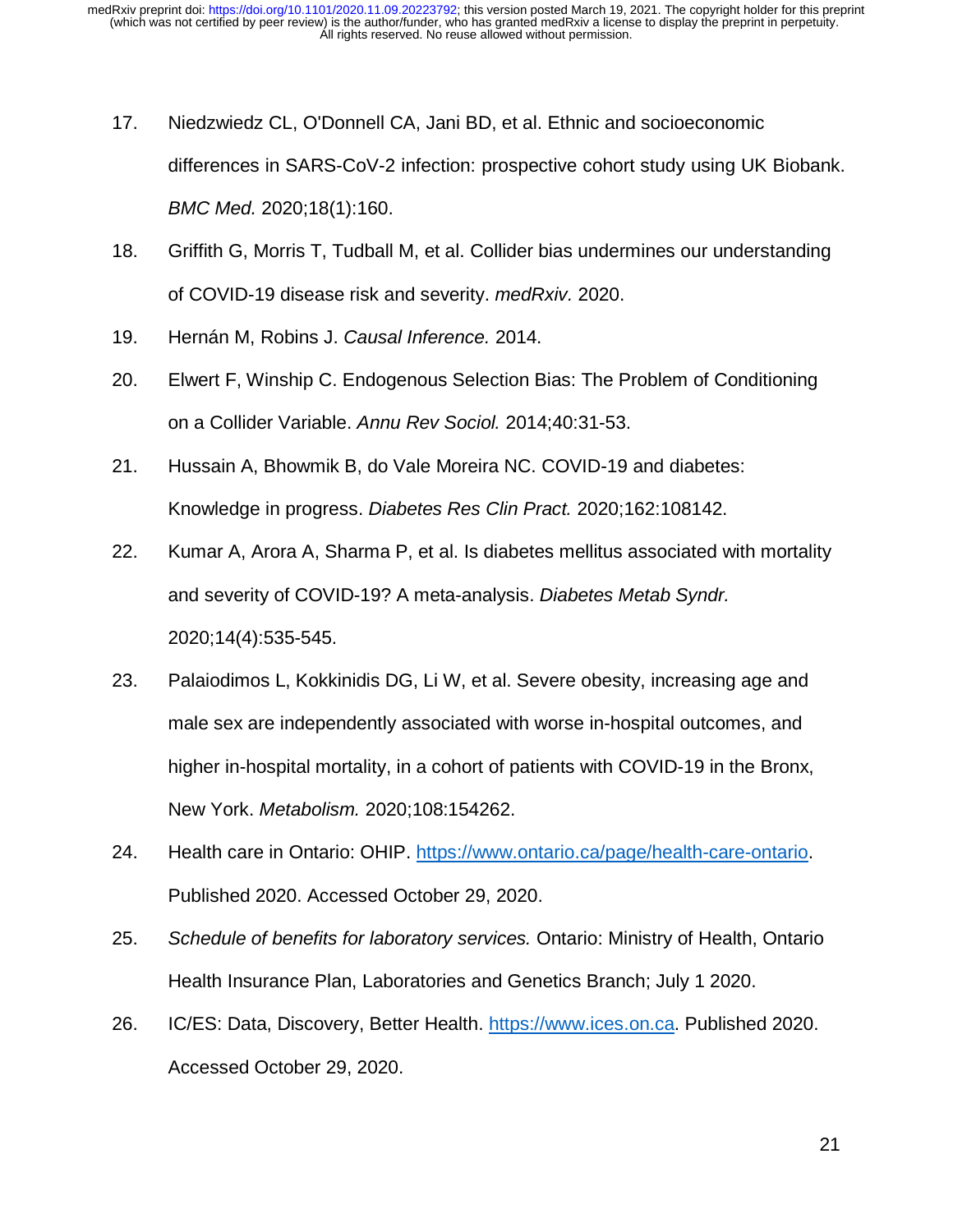- 27. Data products, 2016 Census. Statistics Canada/Statistique Canada. https://www12.statcan.gc.ca/census-recensement/2016/dp-pd/index-eng.cfm. Published 2020. Accessed October 29, 2020.
- 28. Pennington E. Asthma increases risk of severity of COVID-19. *Cleve Clin J Med.*  2020.
- 29. Williamson EJ, Walker AJ, Bhaskaran K, et al. OpenSAFELY: factors associated with COVID-19 death in 17 million patients. *Nature.* 2020.
- 30. Fang L, Karakiulakis G, Roth M. Are patients with hyperetension and diabetes mellitus at increased risk for COVID-19 infection? *Lancet Respiratory Medicine.*  2020;8:e21.
- 31. Merkler AE, Parikh NS, Mir S, et al. Risk of ischemic stroke in patients with COVID-19 versus patients with influenza. *medRxiv.* 2020.
- 32. Ontario Ministry of Health. *COVID-19 Provincial Testing Guidance Update: May 14, 2020.* May 14 2020.
- 33. Ontario Ministry of Health. *COVID-19 Provincial Testing Guidance Update: May 2, 2020.* May 2 2020.
- 34. Ontario Ministry of Health. *COVID-19 Provincial Testing Guidance Update: April 15, 2020.* April 15 2020.
- 35. Ontario Ministry of Health. *COVID-19 Provincial Testing Guidance Update: May 28, 2020.* May 28 2020.
- 36. Ontario Ministry of Health. *COVID-19 Quick Reference Public Health Guidance on Testing and Clearance: March 27, 2020.* 2020.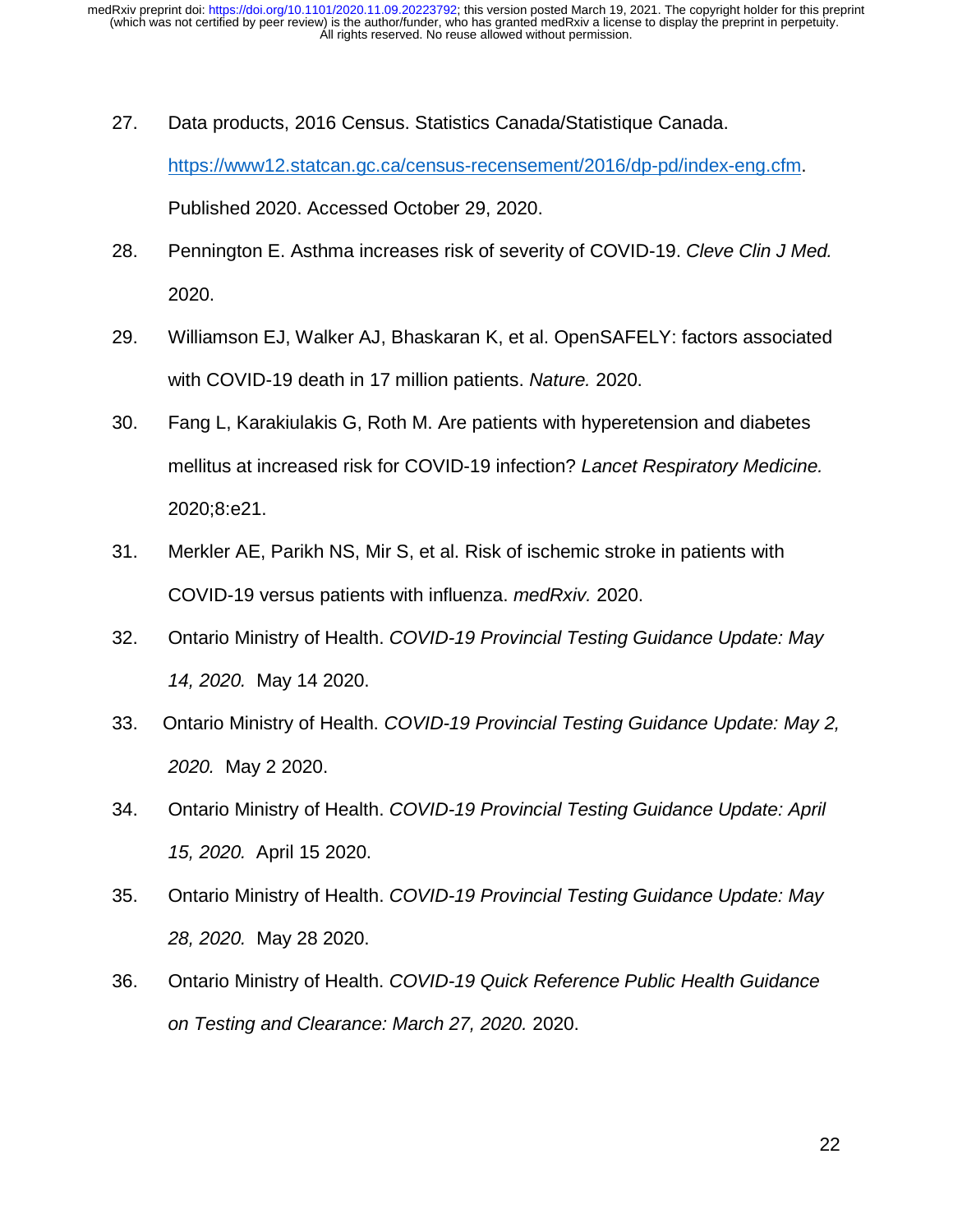- 37. Ontario Ministry of Health. *COVID-19 Provincial Testing Guidance Update: April 8, 2020.* April 8, 2020 2020.
- 38. Tolea MI, Morris JC, Galvin JE. Trajectory of Mobility Decline by Type of Dementia. *Alzheimer Dis Assoc Disord.* 2016;30(1):60-66.
- 39. Chiao C-Y, Wu H-S, Hsiao C-Y. Caregiver burden for informal caregivers of patients with dementia: A systematic review. *Int Nurs Rev.* 2015;62(3):340-350.
- 40. Johns Hopkins ACG(c) System. Johns Hopkins. https://www.hopkinsacg.org. Published 2020. Accessed November 1, 2020.
- 41. Austin PC, van Walraven C, Wodchis WP, Newman A, Anderson GM. Using the Johns Hopkins Aggregated Diagnosis Groups (ADGs) to predict mortality in a general adult population cohort in Ontario, Canada. *Med Care.* 2011;49(10):932- 939.
- 42. van Donkelaar A, Martin RV, Brauer M, Boys BL. Use of Satellite Observations for Long-Term Exposure Assessment of Global Concentrations of Fine Particulate Matter. *Environ Health Perspect.* 2015;123:135-143.
- 43. Hystad P, Setton E, Cervantes A, et al. Creating national air pollution models for population exposure assessment in Canada. *Environ Health Perspect.*  2011;119(8):1123-1129.
- 44. Walker P, Whittaker C, Watson O, et al. The impact of COVID-19 and strategies for mitigation and suppression in low- and middle-income countries. *Science.*  2020;369(6502):413-422.
- 45. Park SY, Kim YM, Yi S, et al. Coronavirus Disease Outbreak in Call Center, South Korea. *Emerg Infect Dis.* 2020;26(8):1666-1670.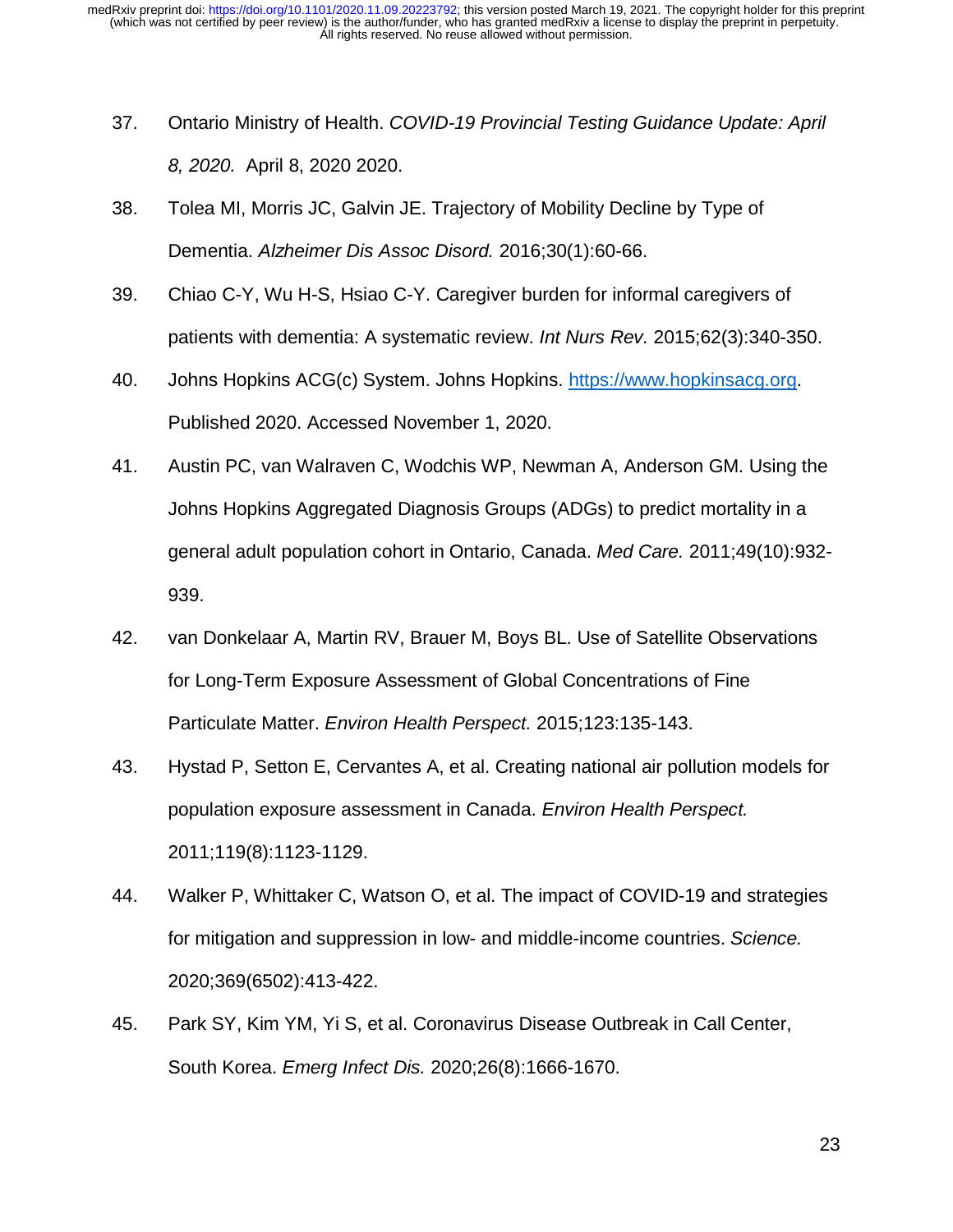- 46. *From risk to resilience: an equity approach to COVID-19.* Ottawa, Canada: Office of the Chief Public Health Officer of Canada;2020.
- 47. Karaye IM, Horney JA. The Impact of Social Vulnerability on COVID-19 in the U.S.: An Analysis of Spatially Varying Relationships. *American journal of preventive medicine.* 2020;59(3):317-325.
- 48. Rodriguez-Diaz CE, Guilamo-Ramos V, Mena L, et al. Risk for COVID-19 infection and death among Latinos in the United States: examining heterogeneity in transmission dynamics. *Ann Epidemiol.* 2020.
- 49. Statistics Canada/Statistique Canada. Dictionary, Census of Population, 2016. https://www12.statcan.gc.ca/census-recensement/2016/ref/dict/geo021-eng.cfm. Published 2020. Accessed October 13, 2020.
- 50. Public Health Units. https://www.ontario.ca/page/public-health-units. Published 2017. Updated March 22, 2019. Accessed October 29, 2020.
- 51. *Enhanced epidemiological summary: COVID-19 in Ontario—a focus on diversity.* Public Health Ontario;2020.
- 52. Sullivan SG, Tchetgen Tchetgen EJ, Cowling BJ. Theoretical Basis of the Test-Negative Study Design for Assessment of Influenza Vaccine Effectiveness. *American journal of epidemiology.* 2016;184(5):345-353.
- 53. Nishiga M, Wang DW, Han Y, Lewis DB, Wu JC. COVID-19 and cardiovascular disease: from basic mechanisms to clinical perspectives. *Nat Rev Cardiol.*  2020;17(9):543-558.
- 54. Elliot AJ, Harcourt SE, Hughes HE, et al. The COVID-19 pandemic: a new challenge for syndromic surveillance. *Epidemiol Infect.* 2020;148:e122.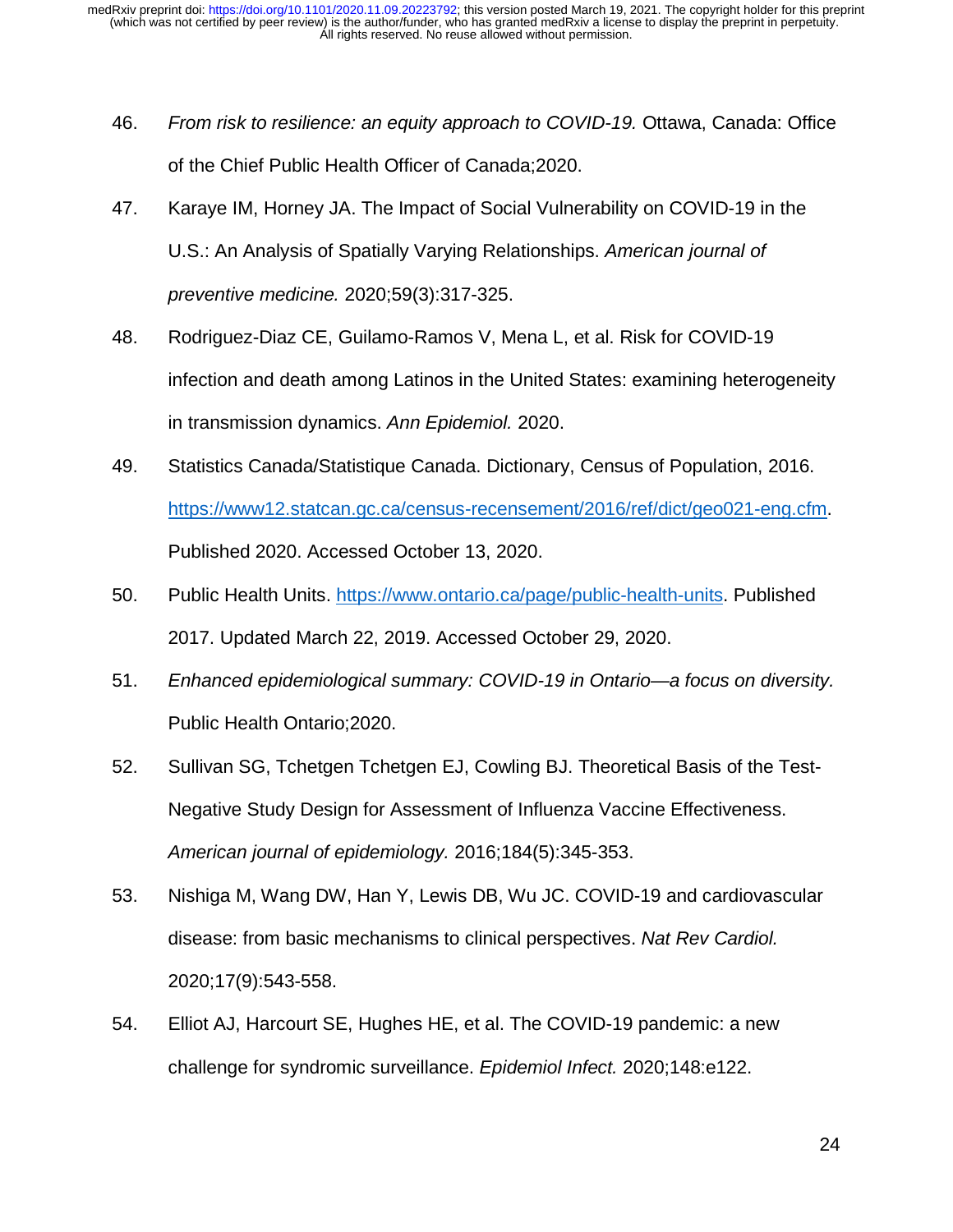- 55. Morelli X, Rieux C, Cyrys J, Forsberg B, Slama R. Air pollution, health and social deprivation: A fine-scale risk assessment. *Environ Res.* 2016;147:59-70.
- 56. Næss Ø, Piro FN, Nafstad P, Smith GD, Leyland AH. Air Pollution, Social Deprivation, and Mortality. *Epidemiology.* 2007;18(6):686-694.
- 57. Lin SL. Intersectionality and inequalities in medical risk for severe COVID-19 in the Canadian Longitudinal Study on Aging. *Gerontologist.* 2020.
- 58. Drefahl S, Wallace M, Mussino E, et al. A population-based cohort study of socio-demographic risk factors for COVID-19 deaths in Sweden. *Nat Commun.*  2020;11(1):5097.
- 59. Luo L, Liu D, Liao X, et al. Contact Settings and Risk for Transmission in 3410 Close Contacts of Patients With COVID-19 in Guangzhou, China : A Prospective Cohort Study. *Ann Intern Med.* 2020;173(11):879-887.
- 60. Jing Q-L, Liu M-J, Zhang Z-B, et al. Household secondary attack rate of COVID-19 and associated determinants in Guangzhou, China: a retrospective cohort study. *The Lancet Infectious Diseases.* 2020;20(10):1141-1150.
- 61. *Workplace Safety & Prevention Services Guidance on Health and Safety for the Personal Care Service Sector during COVID-19.* Ontario: Workplace Safety & Prevention Services;2020.
- 62. Dyal J, Grant M, Broadwater K, et al. COVID-19 among workers in meat and poultry processing facilities—19 states, April 2020. *Morbidity and Mortality Weekly Report.* 2020;69(18):557-561.
- 63. Contrera J. The N95 shortage America can't seem to fix. *Washington Post.* September 21, 2020, 2020.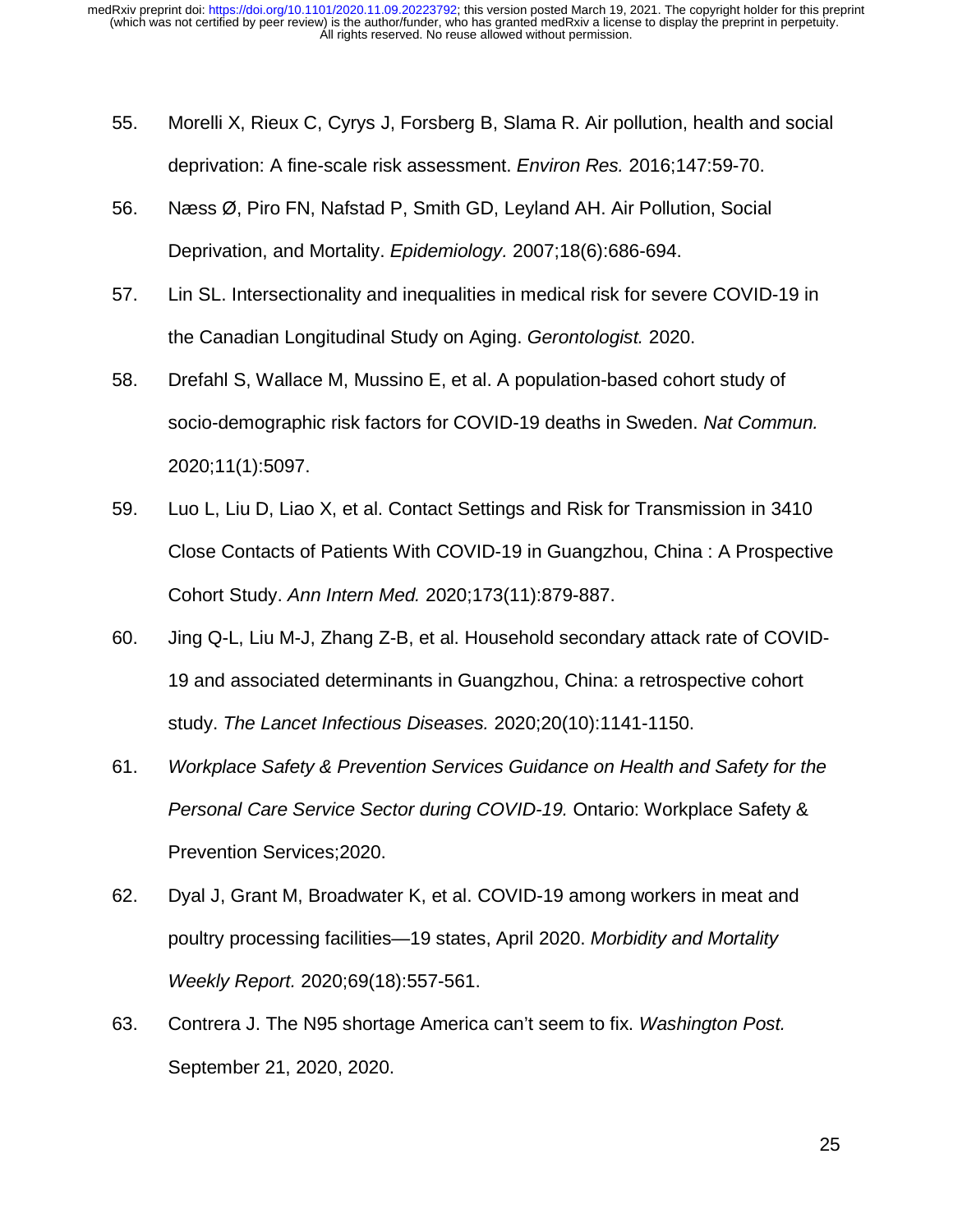- 64. Vahidy FS, Nicolas JC, Meeks JR, et al. Racial and ethnic disparities in SARS-CoV-2 pandemic: analysis of a COVID-19 observational registry for a diverse US metropolitan population. *BMJ Open.* 2020;10(8):e039849.
- 65. de Lusignan S, Dorward J, Correa A, et al. Risk factors for SARS-CoV-2 among patients in the Oxford Royal College of General Practitioners Research and Surveillance Centre primary care network: a cross-sectional study. *The Lancet Infectious Diseases.* 2020;20(9):1034-1042.
- 66. Liem A, Wang C, Wariyanti Y, Latkin CA, Hall BJ. The neglected health of international migrant workers in the COVID-19 epidemic. *The Lancet Psychiatry.*  2020;7(4).
- 67. Ordóñez CE. Not race, racism: Concerns of COVID-19 affecting African Americans. *Anthropological Responses to Heatlh Emergencies.* 2020.
- 68. Dodds C, Fakoya I. Covid-19: ensuring equality of access to testing for ethnic minorities. *BMJ.* 2020;369:m2122.
- 69. Brandén M, Aradhya S, Kolk M, et al. Residential context and COVID-19 mortality among adults aged 70 years and older in Stockholm: a populationbased, observational study using individual-level data. *The Lancet Healthy Longevity.* 2020.
- 70. Jordan-Martin NC, Madad S, Alves L, et al. Isolation Hotels: A Community-Based Intervention to Mitigate the Spread of the COVID-19 Pandemic. *Health Secur.*  2020.
- 71. Madad S, Nuzzo J, Bordeaux M. The missing piece in America's COVID-19 isolation and quarantine strategy: Wraparound services.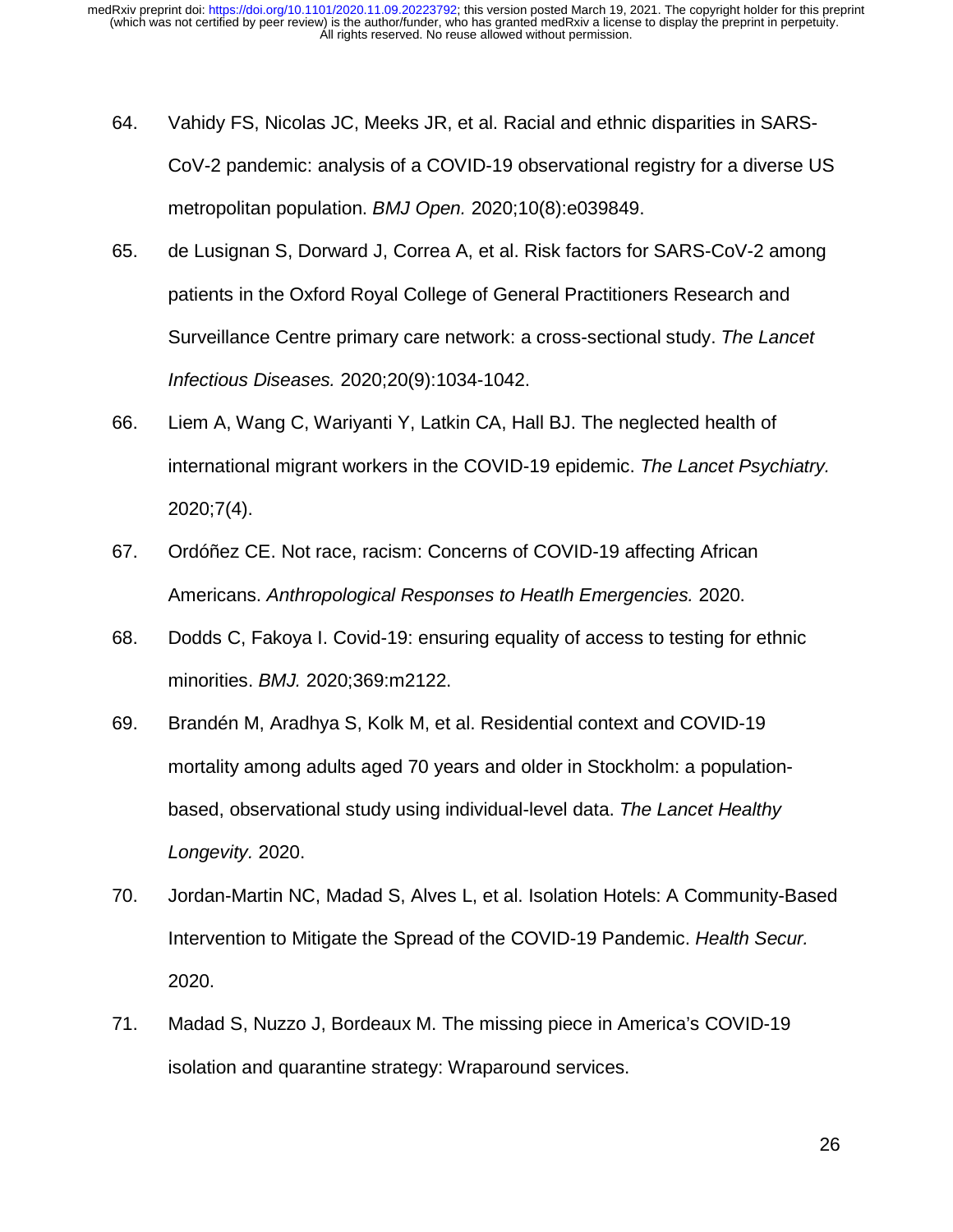> https://www.healthaffairs.org/do/10.1377/hblog20201207.458415/full/. Published 2020. Accessed March 9, 2021.

- 72. Vazquez J, Islam T, Beller J, et al. Expanding paid sick leave as a public health tool in the COVID-19 pandemic. *J Occup Environ Med.* 2020;Letter to the Editor.
- 73. Rapid COVID-19 testing a potential game-changer in worker protection. Institute for Work and Health. https://www.iwh.on.ca/newsletters/at-work/102/rapid-covid-19-testing-potential-game-changer-in-worker-protection. Published 2020. Accessed March 9, 2021.
- 74. Webb Hooper M, Napoles AM, Perez-Stable EJ. COVID-19 and Racial/Ethnic Disparities. *JAMA.* 2020.
- 75. Yang TC, Emily Choi SW, Sun F. COVID-19 cases in US counties: roles of racial/ethnic density and residential segregation. *Ethn Health.* 2020:1-11.
- 76. Wallis G, Siracusa F, Blank M, et al. Experience of a novel community testing programme for COVID-19 in London: Lessons learnt. *Clin Med (Lond).*  2020;20(5):e165-e169.
- 77. Home | Good Neighbour Project. https://www.goodneighbourproject.com. Published 2021. Accessed February 22, 2021.
- 78. Marwaha S, Vohra-Miller S, Grewal R. We started the South Asian COVID Task Force because Ontario failed to address inequities. In a short time, we've seen more people get tested. *Toronto Star.* December 17, 2020, 2020.
- 79. Jabakhanji S. Meet the Toronto Indigenous organizations bringing COVID-19 testing, food directly to people's doorsteps. *CBC.* December 19, 2020, 2020.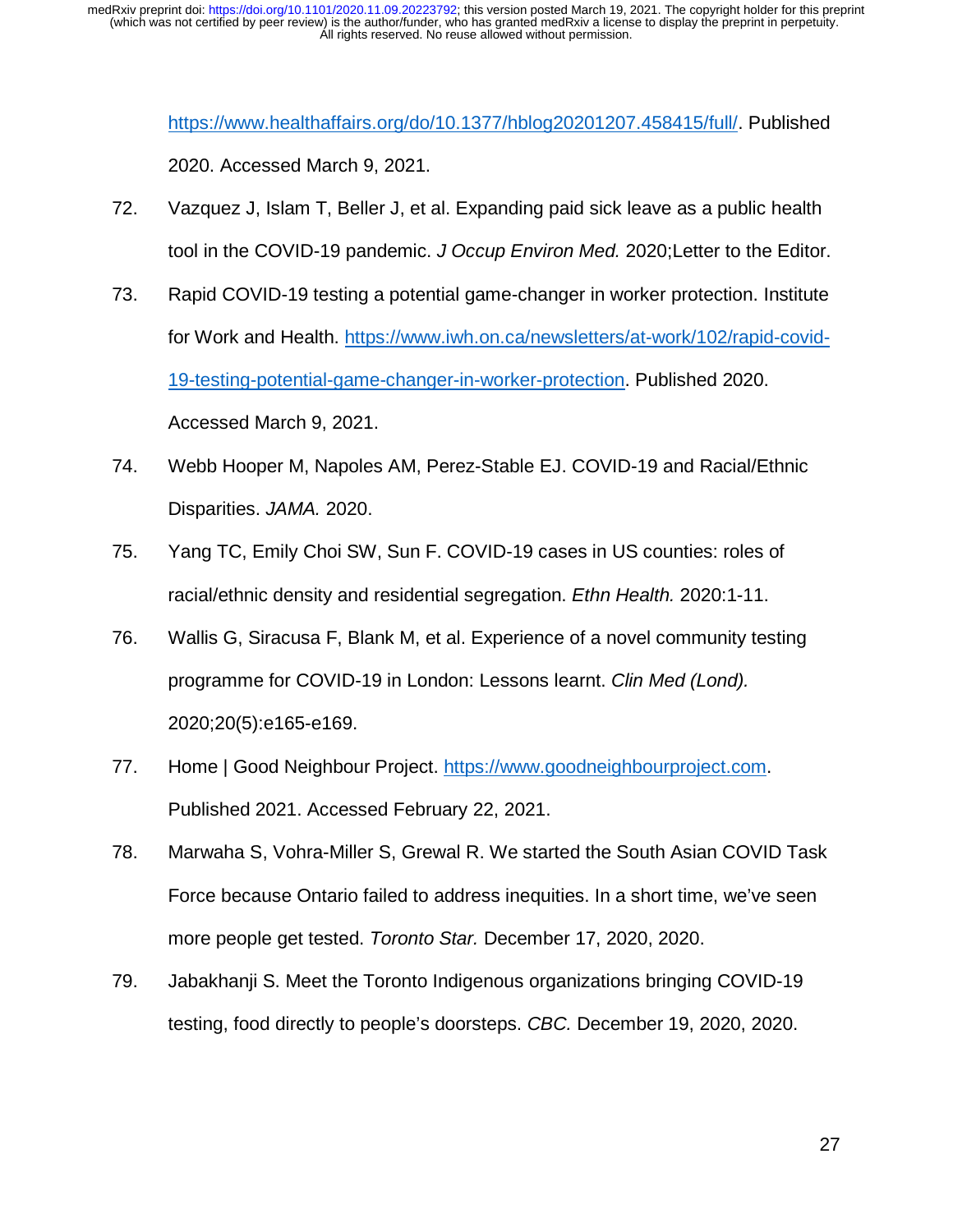- 80. Wang L, Ma H, Yiu KCY, et al. Heterogeneity in risk, testing and outcome of COVID-19 across outbreak settings in the Greater Toronto Area, Canada: an observational study. *medRxiv.* 2020.
- 81. Kwok S, Adam S, Ho JH, et al. Obesity: A critical risk factor in the COVID-19 pandemic. *Clin Obes.* 2020:e12403.
- 82. ICES Data Dictionary. ICES.

https://datadictionary.ices.on.ca/Applications/DataDictionary/Default.aspx.

Published 2020. Accessed November 1, 2020.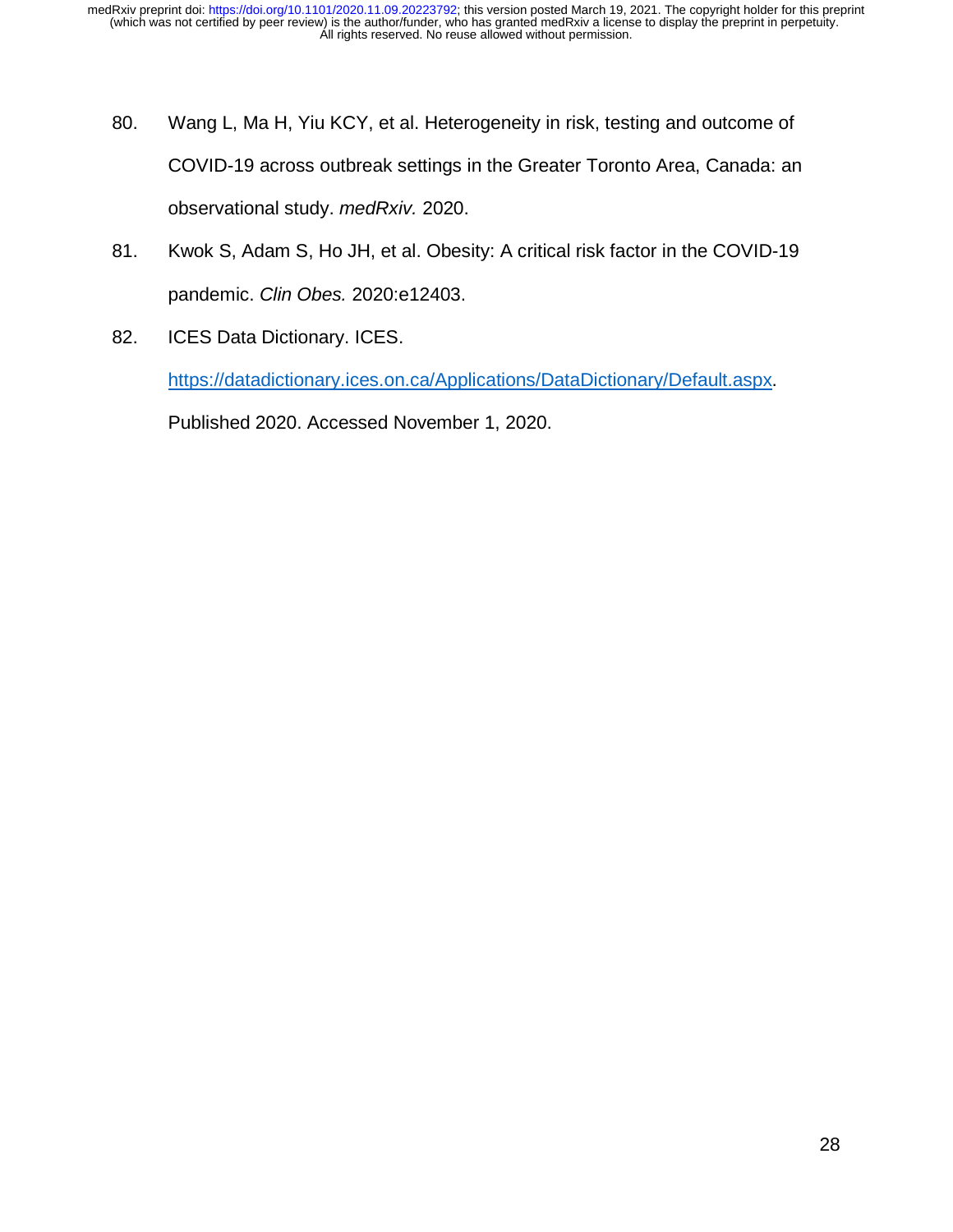1 **Table 1**. Characteristics of study population tested and not tested for SARS-CoV-2 in Ontario (March 1, 2020 to June 20, 2 2020).

|                                                  | <b>Tested individuals</b>                 |                                          | <b>All individuals</b>                                 |                                       |
|--------------------------------------------------|-------------------------------------------|------------------------------------------|--------------------------------------------------------|---------------------------------------|
|                                                  | <b>Tested negative</b><br>$(N = 733,661)$ | <b>Tested positive</b><br>$(N = 25,030)$ | <b>Untested control</b><br>group<br>$(N = 13,936,888)$ | <b>All tested</b><br>$(N = 758, 691)$ |
| <b>Demographic characteristics</b>               |                                           |                                          |                                                        |                                       |
| Age: mean $\pm$ SD                               | $49.52 \pm 20.99$                         | $47.45 \pm 19.77$                        | $40.31 \pm 22.91$                                      | $49.45 \pm 20.95$                     |
| Male sex: N (%)                                  | 289,769 (39.5%)                           | 11,627 (46.5%)                           | 6,930,233 (49.7%)                                      | 301,396 (39.7%)                       |
| Living in rural/small town: $N$ (%) <sup>a</sup> | 82,034 (11.2%)                            | 887 (3.5%)                               | 1,390,426 (10.0%)                                      | 82,921 (10.9%)                        |
| Chronic health conditions: N (%)                 |                                           |                                          |                                                        |                                       |
| Asthma                                           | 136,556 (18.6%)                           | 3,887 (15.5%)                            | 2,085,118 (15.0%)                                      | 140,443 (18.5%)                       |
| <b>COPD</b>                                      | 34,261 (4.7%)                             | 715 (2.9%)                               | 249,636 (1.8%)                                         | 34,976 (4.6%)                         |
| Hypertension                                     | 226,111 (30.8%)                           | 7,488 (29.9%)                            | 2,836,790 (20.4%)                                      | 233,599 (30.8%)                       |
| <b>Diabetes</b>                                  | 108,758 (14.8%)                           | 4,268 (17.1%)                            | 1,363,667 (9.8%)                                       | 113,026 (14.9%)                       |
| Congestive heart failure                         | 35,947 (4.9%)                             | 983 (3.9%)                               | 225,153 (1.6%)                                         | 36,930 (4.9%)                         |
| Dementia or frailty                              | 31,804 (4.3%)                             | 1,106 (4.4%)                             | 124,295 (0.9%)                                         | 32,910 (4.3%)                         |
| Cancer <sup>b</sup>                              | 24,333 (3.3%)                             | 484 (1.9%)                               | 213,036 (1.5%)                                         | 24,817 (3.3%)                         |
| Chronic kidney disease <sup>b</sup>              | 37,630 (5.1%)                             | 1,122 (4.5%)                             | 254,541 (1.8%)                                         | 38,752 (5.1%)                         |
| Immunocompromised <sup>c</sup>                   | 13,325 (1.8%)                             | 319 (1.3%)                               | 107,824 (0.8%)                                         | 13,644 (1.8%)                         |
| Advanced liver disease                           | 9,020 (1.2%)                              | 212 (0.8%)                               | 78,747 (0.6%)                                          | 9,232 (1.2%)                          |
| Ischemic heart disease                           | 33,855 (4.6%)                             | 880 (3.5%)                               | 324,682 (2.3%)                                         | 34,735 (4.6%)                         |
| Ischemic stroke or transient                     |                                           |                                          |                                                        |                                       |
| ischemic attack <sup>d</sup>                     | 13,777 (1.9%)                             | 411 (1.6%)                               | 99,503 (0.7%)                                          | 14,188 (1.9%)                         |
| Schizophrenia <sup>e</sup>                       | 7,526 (1.0%)                              | 220 (0.9%)                               | 64,494 (0.5%)                                          | 7,746 (1.0%)                          |
| Substance abuse <sup>e</sup>                     | 22,238 (3.0%)                             | 478 (1.9%)                               | 216,156 (1.6%)                                         | 22,716 (3.0%)                         |
| Healthcare use: N (%)                            |                                           |                                          |                                                        |                                       |
| <b>Adjusted Diagnostic Group</b><br>quintile     |                                           |                                          |                                                        |                                       |
| $1(0$ ADGs)                                      | 31,959 (4.4%)                             | 1,571 (6.3%)                             | 1,616,852 (11.6%)                                      | 33,530 (4.4%)                         |
| 2 (1-2 ADGs)                                     | 101,895 (13.9%)                           | 3,601 (14.4%)                            | 3,150,969 (22.6%)                                      | 105,496 (13.9%)                       |
| 3 (3-4 ADGs)                                     | 149,173 (20.3%)                           | 5,101 (20.4%)                            | 3,385,602 (24.3%)                                      | 154,274 (20.3%)                       |
| 4 (5-6 ADGs)                                     | 150,394 (20.5%)                           | $\overline{5,115}$ (20.4%)               | 2,626,403 (18.8%)                                      | 155,509 (20.5%)                       |
| 5 (7-27 ADGs)                                    | 300,240 (40.9%)                           | 9,642 (38.5%)                            | 3,157,062 (22.7%)                                      | 309,882 (40.8%)                       |
| Hospital admissions, past 3 years:<br>Mean (SD)  | $0.44 \pm 1.34$                           | $0.33 \pm 1.21$                          | $0.19 \pm 0.60$                                        | $0.44 \pm 1.34$                       |
| Outpatient physician visits, past                | $7.35 \pm 8.68$                           | $7.06 \pm 8.33$                          | $4.67 \pm 6.05$                                        | $7.34 \pm 8.67$                       |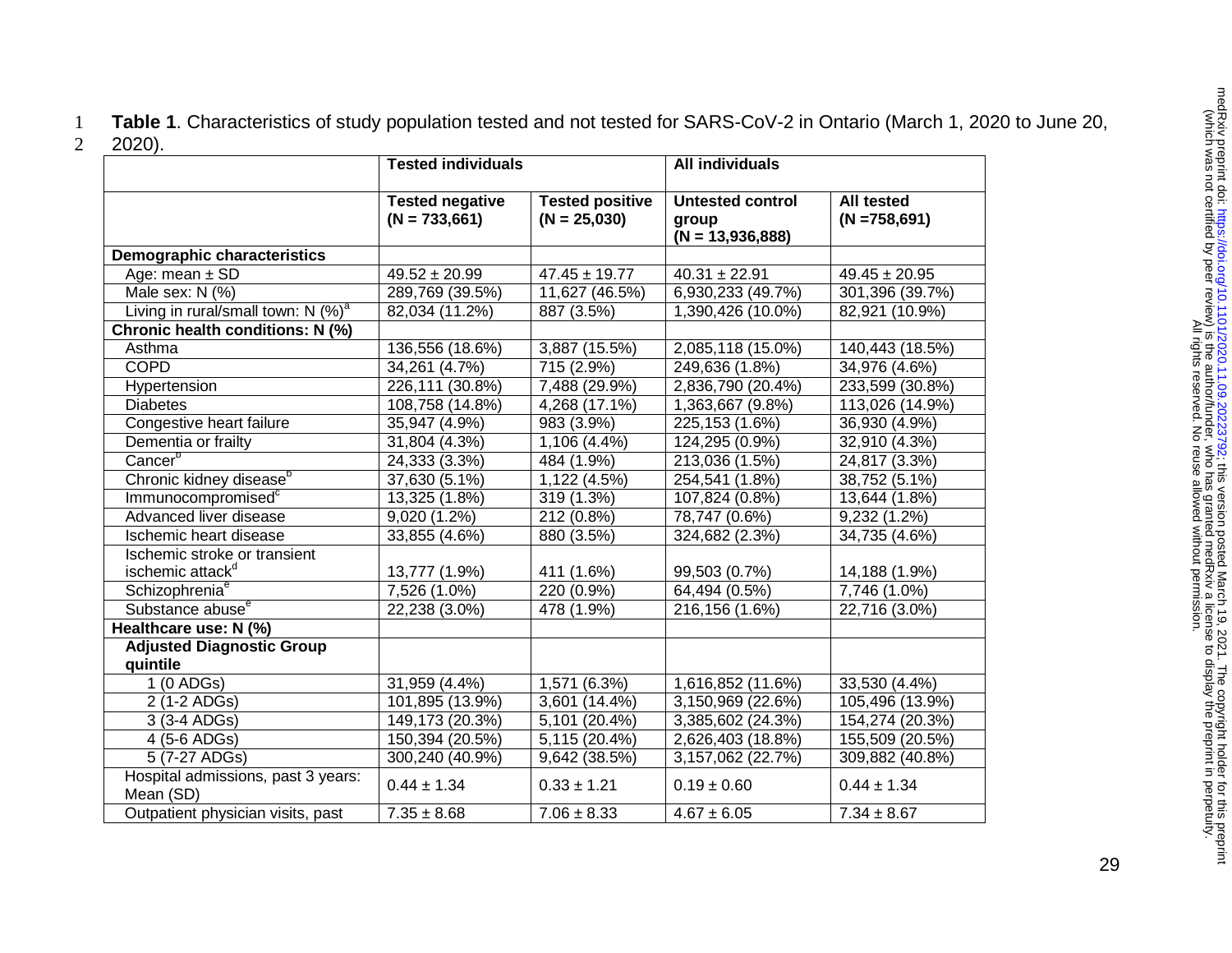| year: Mean (SD)                             |                 |                |                   |                  |
|---------------------------------------------|-----------------|----------------|-------------------|------------------|
| Influenza vaccination (2019-2020<br>season) | 213,722 (29.1%) | 5,547 (22.2%)  | 2,978,472 (21.4%) | 219,269 (28.9%)  |
| Environmental determinants <sup>t</sup> : N |                 |                |                   |                  |
| (%)                                         |                 |                |                   |                  |
| $PM_{2.5}$ (µg/m <sup>3</sup> yearly)       |                 |                |                   |                  |
| 2 to $<$ 6                                  | 161,300 (22.0%) | 1,831 (7.3%)   | 2,481,201 (17.8%) | 163,131 (21.5%)  |
| $6$ to $<$ 7                                | 91,134 (12.4%)  | 1,766 (7.1%)   | 1,555,790 (11.2%) | 92,900 (12.2%)   |
| $7$ to $< 8$                                | 207,966 (28.3%) | 8,476 (33.9%)  | 4,450,218 (31.9%) | 216,442 (28.5%)  |
| $8$ to $< 9$                                | 211,861 (28.9%) | 11,127 (44.5%) | 4,258,069 (30.6%) | 222,988 (29.4%)  |
| $\geq 9$                                    | 59,674 (8.1%)   | 1,747 (7.0%)   | 1,073,665 (7.7%)  | 61,421 (8.1%)    |
| $NO2$ (ppb yearly)                          |                 |                |                   |                  |
| $0$ to $6$                                  | 328,613 (44.8%) | 5,237 (20.9%)  | 5,505,976 (39.5%) | 333,850 (44.0%)  |
| 6 to 8                                      | 170,693 (23.3%) | 5,599 (22.4%)  | 3,409,506 (24.5%) | 176,292 (23.2%)  |
| $\geq 8$                                    | 232,629 (31.7%) | 14,111 (56.4%) | 4,903,460 (35.2%) | 246,740 (32.5%)  |
| Social determinants of health <sup>9</sup>  |                 |                |                   |                  |
| (area-level): N (%)                         |                 |                |                   |                  |
| Household density quintile <sup>h</sup>     |                 |                |                   |                  |
| $1(0-2.1)$                                  | 162,623 (22.2%) | 3,639 (14.5%)  | 2,474,391 (17.8%) | 166,262 (21.9%)  |
| $2(2.2 - 2.4)$                              | 140,653 (19.2%) | 3,104 (12.4%)  | 2,368,013 (17.0%) | 143,757 (18.9%)  |
| $3(2.5 - 2.6)$                              | 104,896 (14.3%) | 2,721 (10.9%)  | 1,866,317 (13.4%) | 107,617 (14.2%)  |
| $4(2.7-3)$                                  | 166,089 (22.6%) | 6,321 (25.3%)  | 3,291,097 (23.6%) | 172,410 (22.7%)  |
| $5(3.1 - 5.7)$                              | 152,578 (20.8%) | 8,929 (35.7%)  | 3,775,489 (27.1%) | 161,507 (21.3%)  |
| <b>Apartment building density</b>           |                 |                |                   |                  |
| category                                    |                 |                |                   |                  |
| $1(0 - 7.3\%)$                              | 391,477 (53.4%) | 12,377 (49.4%) | 7,994,323 (57.4%) | 403,854 (53.2%)  |
| $2(7.4 - 37.7%)$                            | 145,108 (19.8%) | 3,874 (15.5%)  | 2,478,855 (17.8%) | 148,982 (19.6%)  |
| $3(37.7 - 104%)$                            | 190,244 (25.9%) | 8,463 (33.8%)  | 3,301,839 (23.7%) | 198,707 (26.2%)  |
| Uncoupled quintile <sup>J</sup>             |                 |                |                   |                  |
| $1(11.2 - 33.7%)$                           | 150,044 (20.5%) | 3,539 (14.1%)  | 3,130,907 (22.5%) | 153,583 (20.2%)  |
| $2(33.7 - 38.4%)$                           | 128,561 (17.5%) | 3,915 (15.6%)  | 2,698,847 (19.4%) | 132,476 (17.5%)  |
| $3(38.5 - 43.6%)$                           | 127,689 (17.4%) | 4,632 (18.5%)  | 2,579,005 (18.5%) | 132,321 (17.4%)  |
| $4(43.6 - 51.0\%)$                          | 145,560 (19.8%) | 5,591 (22.3%)  | 2,633,710 (18.9%) | 151, 151 (19.9%) |
| $5(51.0 - 94.6%)$                           | 174,985 (23.9%) | 7,037 (28.1%)  | 2,732,838 (19.6%) | 182,022 (24.0%)  |
| <b>Essential worker statusk</b>             |                 |                |                   |                  |
| $1(0 - 32.5\%)$                             | 145,517 (19.8%) | 3,941 (15.7%)  | 2,969,492 (21.3%) | 149,458 (19.7%)  |
| $2(32.5 - 42.3%)$                           | 155,189 (21.2%) | 5,077 (20.3%)  | 3,084,781 (22.1%) | 160,266 (21.1%)  |
| $3(42.3 - 49.8%)$                           | 149,589 (20.4%) | 4,686 (18.7%)  | 2,717,510 (19.5%) | 154,275 (20.3%)  |
| $4(50.0 - 57.5%)$                           | 143,965 (19.6%) | 5,236 (20.9%)  | 2,615,078 (18.8%) | 149,201 (19.7%)  |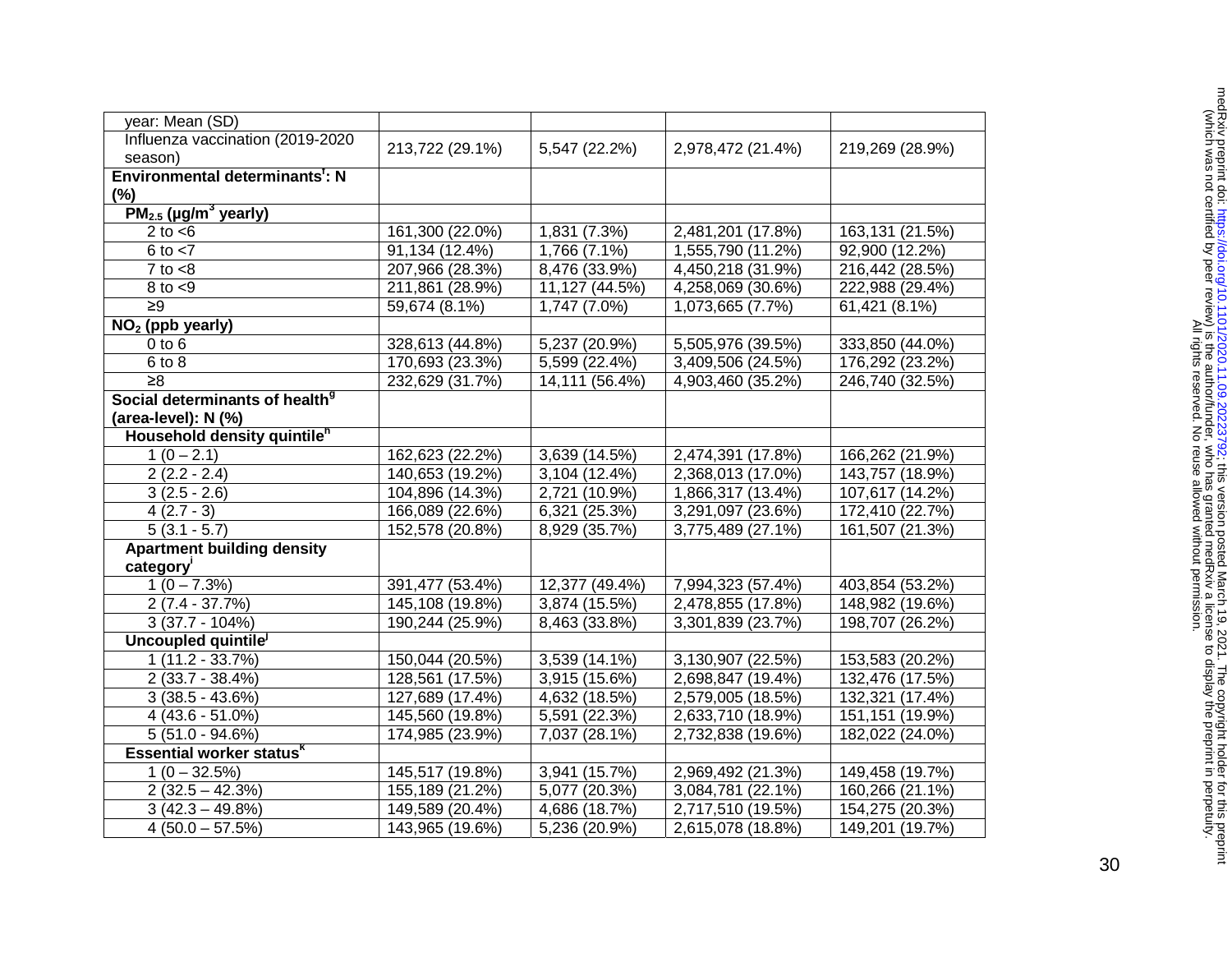| $5(57.5 - 114.3%)$                       | 133,601 (18.2%) | 5,816 (23.2%)  | 2,399,120 (17.2%) | 139,417 (18.4%) |
|------------------------------------------|-----------------|----------------|-------------------|-----------------|
| Household income quintile'               |                 |                |                   |                 |
| 1 (lowest income)                        | 156,320 (21.3%) | 7,000 (28.0%)  | 2,679,780 (19.2%) | 163,320 (21.5%) |
|                                          | 148,687 (20.3%) | 5,288 (21.1%)  | 2,698,807 (19.4%) | 153,975 (20.3%) |
| 3                                        | 145,317 (19.8%) | 5,084 (20.3%)  | 2,791,340 (20.0%) | 150,401 (19.8%) |
| 4                                        | 140,352 (19.1%) | 4,019 (16.1%)  | 2,809,529 (20.2%) | 144,371 (19.0%) |
| 5 (highest income)                       | 138,103 (18.8%) | 3,419 (13.7%)  | 2,815,238 (20.2%) | 141,522 (18.7%) |
| <b>Limited educational attainment</b>    |                 |                |                   |                 |
| quintile <sup>m</sup>                    |                 |                |                   |                 |
| $1(0.0 - 4.1\%)$                         | 144,457 (19.7%) | 3,903 (15.6%)  | 2,926,432 (21.0%) | 148,360 (19.6%) |
| $2(4.1 - 7.5%)$                          | 154,215 (21.0%) | 4,477 (17.9%)  | 2,978,444 (21.4%) | 158,692 (20.9%) |
| $3(7.5 - 11.4%)$                         | 151,457 (20.6%) | 5,052 (20.2%)  | 2,888,525 (20.7%) | 156,509 (20.6%) |
| $4(11.4 - 17.1%)$                        | 148,159 (20.2%) | 5,314 (21.2%)  | 2,659,544 (19.1%) | 153,473 (20.2%) |
| $5(17.1 - 94.3%)$                        | 129,580 (17.7%) | 6,010 (24.0%)  | 2,333,134 (16.7%) | 135,590 (17.9%) |
| Visible minority quintile <sup>n</sup>   |                 |                |                   |                 |
| $1(0.0 - 2.2\%)$                         | 130,912 (17.8%) | 1,716 (6.9%)   | 2,115,641 (15.2%) | 132,628 (17.5%) |
| $2(2.2 - 7.5%)$                          | 137,826 (18.8%) | 2,233 (8.9%)   | 2,255,245 (16.2%) | 140,059 (18.5%) |
| $3(7.5 - 18.7%)$                         | 137,744 (18.8%) | 3,201 (12.8%)  | 2,451,335 (17.6%) | 140,945 (18.6%) |
| $4(18.7 - 43.5%)$                        | 153,503 (20.9%) | 5,466 (21.8%)  | 3,023,752 (21.7%) | 158,969 (21.0%) |
| $5(43.5 - 102%)$                         | 167,893 (22.9%) | 12,140 (48.5%) | 3,940,245 (28.3%) | 180,033 (23.7%) |
| Recent immigration category <sup>o</sup> |                 |                |                   |                 |
| $1(0.0 - 2.1\%)$                         | 401,300 (54.7%) | 8,271 (33.0%)  | 6,967,468 (50.0%) | 409,571 (54.0%) |
| $2(2.1 - 4.7\%)$                         | 146,772 (20.0%) | 5,409 (21.6%)  | 2,858,064 (20.5%) | 152,181 (20.1%) |
| $3(4.7 - 41.2%)$                         | 174,829 (23.8%) | 11,018 (44.0%) | 3,898,463 (28.0%) | 185,847 (24.5%) |

<sup>a</sup> "Rural" defined as located outside the commuting zone of a city with greater than 10,000 population.

 $4<sup>b</sup>$  Participants were counted if they had a diagnosis in the last 5 years.

<sup>5</sup> Participants considered "immunocompromised" if they were HIV positive, or had an organ or bone marrow transplant, or 6 another immunodeficient condition.

 $7<sup>d</sup>$  This category includes individuals with ischemic stroke or TIA in the last 20 years.

 $8<sup>e</sup>$  This category includes individuals with a diagnosis in the last 2 years.

<sup>f</sup> Values of PM<sub>2.5</sub> > 12µg/m<sup>3</sup> or NO<sub>2</sub> > 53ppb yearly has been found to be associated with increased risk of other<br>0 respiratory illnesses.<sup>83</sup> PM<sub>2.5</sub> and NO<sub>2</sub> values are provided at the postal code, not DA, level.

respiratory illnesses.<sup>83</sup> PM<sub>2.5</sub> and NO<sub>2</sub> values are provided at the postal code, not DA, level.  $q^9$  All variables in this category are area-level variables at the level of the Census Dissemination Area (DA).

12 h Range of persons per dwelling.

i13 <sup>i</sup> The census counts are randomly rounded up or down to the nearest number divisible by 5, which causes some minor

14 imprecision. 7.3% represents the  $60<sup>th</sup>$  percentile.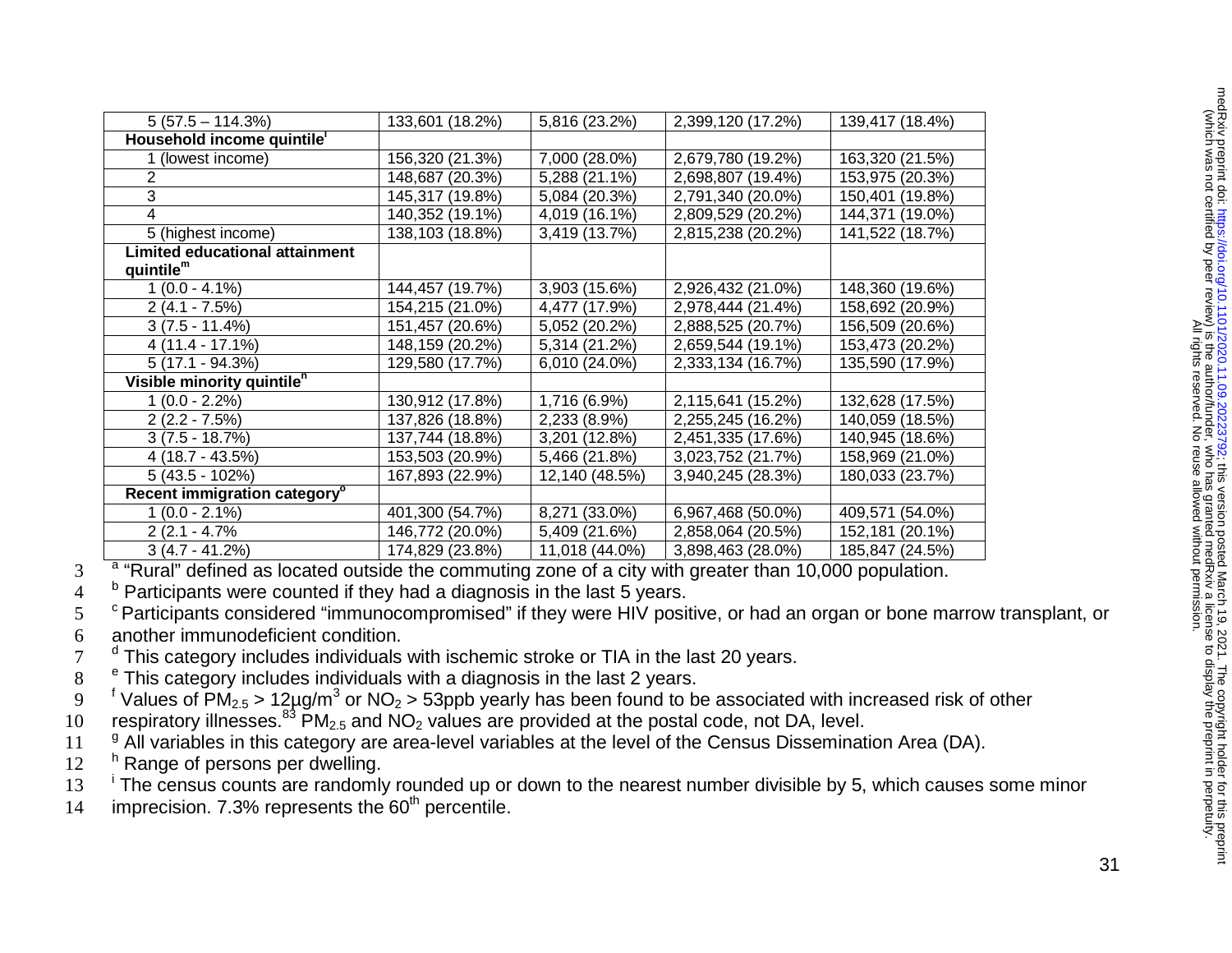15<sup>" i</sup> "Uncoupled" individuals are those never married (persons who have never legally married and are not living with a

- person as a couple); separated (persons who are married but who are no longer living with their spouse [for reasons other
- than, for example, illness, work or school], have not obtained a divorce and are not living with a person as a couple;
- divorced (persons who have obtained a legal divorce, have not remarried and are not living with a person as a couple);
- and widowed (persons who have lost their married spouse through death, have not remarried and are not living with a
- person as a couple).
- <sup>k</sup> Percentage of individuals in the area working in the following occupations: Sales and service occupations; trades,
- transport and equipment operators and related occupations; natural resources, agriculture and related production
- occupations; and occupations in manufacturing and utilities. Census counts for individuals are randomly rounded up or
- down to the nearest number divisible by 5, which causes some minor imprecision.
- 25 Income quintile has variable cut-off values in each city or census area, to take cost of living into account. A DA being in
- quintile 1 means it is among the lowest 20% DAs in its city by income.
- $\degree$  Percentage of adults aged 25-64 in the area not having received any diploma.
- 28 Percentage of individuals in the area self-identifying as a visible minority. Census counts for individuals are randomly
- rounded up or down to the nearest number divisible by 5, which causes some minor imprecision.
- $\degree$  Percentage of individuals in the area who are recent immigrants; 2.1% represents the 60<sup>th</sup> percentile.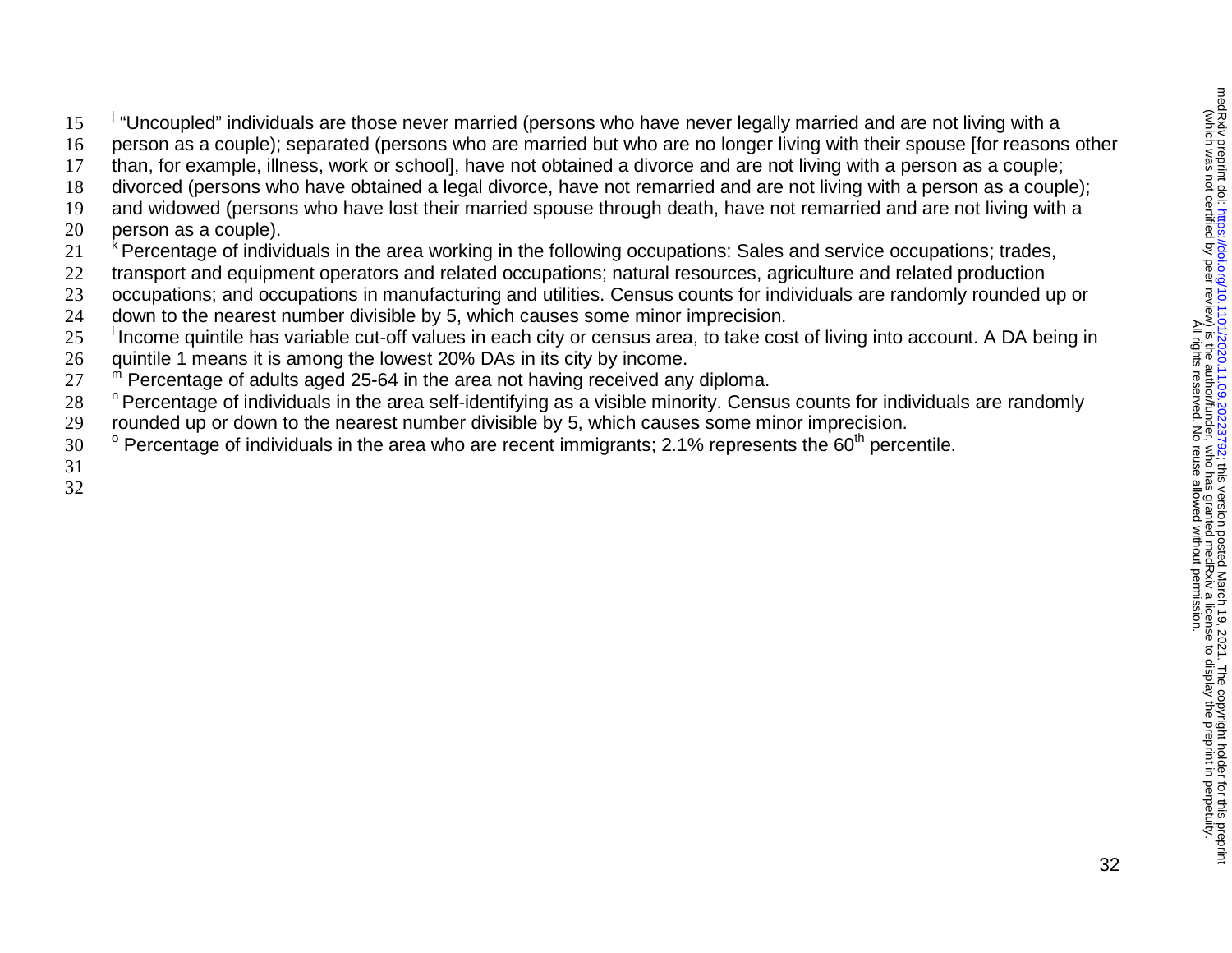33 **Table 2.** Odds of ever being tested for SARS-CoV-2 and of COVID-19 diagnosis in fully-adjusted analyses, using two 34 analytic designs, in Ontario, Canada between March 1 and June 20, 2020.

|                                                           | <b>Tested for SARS-</b><br>$CoV-2$       |                                                                                                                          | Diagnosed with COVID-19 <sup>a</sup>                                                                                                     |
|-----------------------------------------------------------|------------------------------------------|--------------------------------------------------------------------------------------------------------------------------|------------------------------------------------------------------------------------------------------------------------------------------|
| <b>Determinants</b>                                       | Tested vs. not<br>tested<br>aOR (95% CI) | Test-positive vs. test-<br>negative among all<br>individuals tested<br>(Pseudo-test-<br>negative design)<br>aOR (95% CI) | Test-positive vs. not<br>test-positive (i.e., all<br>negatives and all<br>untested individuals)<br>(Case-control design)<br>aOR (95% CI) |
| Sample size                                               | 14,695,579                               | 758,691                                                                                                                  | 14,695,579                                                                                                                               |
| <b>Individual determinants</b>                            |                                          |                                                                                                                          |                                                                                                                                          |
| Age groups (years) (ref: $0 - 4$ )                        |                                          |                                                                                                                          |                                                                                                                                          |
| $5 - 19$                                                  | 1.15(1.13, 1.18)                         | 1.93 (1.66, 2.24)                                                                                                        | 1.72 (1.49, 1.99)                                                                                                                        |
| 20-34                                                     | 4.13 (4.05, 4.22)                        | 2.00 (1.75, 2.30)                                                                                                        | 7.03 (6.13, 8.05)                                                                                                                        |
| 35-49                                                     | 4.13 (4.05, 4.21)                        | 1.98 (1.73, 2.27)                                                                                                        | 6.74 (5.88, 7.73)                                                                                                                        |
| 50-64                                                     | 4.21 (4.12, 4.29)                        | 2.02 (1.76, 2.32)                                                                                                        | 7.01 (6.11, 8.03)                                                                                                                        |
| $65 - 74$                                                 | $3.04$ (2.98, 3.11)                      | 1.62 (1.40, 1.87)                                                                                                        | 3.99(3.46, 4.60)                                                                                                                         |
| 75-84                                                     | $3.01$ (2.95, 3.08)                      | 1.64 (1.41, 1.90)                                                                                                        | 3.94(3.39, 4.57)                                                                                                                         |
| $\geq 85$                                                 | 5.60 (5.47, 5.73)                        | 1.76 (1.51, 2.06)                                                                                                        | 7.26 (6.23, 8.46)                                                                                                                        |
| Male sex                                                  | 0.76(0.76, 0.76)                         | 1.26 (1.23, 1.30)                                                                                                        | 1.00(0.98, 1.03)                                                                                                                         |
| Living in rural/small town <sup>b</sup>                   | 0.97(0.96, 0.98)                         | $0.81$ (0.74, 0.88)                                                                                                      | $0.76$ (0.70, 0.82)                                                                                                                      |
| <b>Underlying chronic health conditions</b>               |                                          |                                                                                                                          |                                                                                                                                          |
| Asthma                                                    | 1.09(1.09, 1.10)                         | 0.86(0.83, 0.89)                                                                                                         | 0.92(0.89, 0.96)                                                                                                                         |
| <b>COPD</b>                                               | 1.23(1.21, 1.24)                         | 0.89(0.82, 0.96)                                                                                                         | 1.04(0.96, 1.13)                                                                                                                         |
| Hypertension                                              | 0.98(0.98, 0.99)                         | 1.12(1.08, 1.16)                                                                                                         | 1.13(1.09, 1.17)                                                                                                                         |
| <b>Diabetes</b>                                           | 0.98(0.97, 0.99)                         | 1.26 (1.21, 1.31)                                                                                                        | 1.19(1.14, 1.23)                                                                                                                         |
| Congestive heart failure                                  | 1.26 (1.24, 1.28)                        | 0.99(0.92, 1.07)                                                                                                         | 1.25(1.16, 1.35)                                                                                                                         |
| Dementia or frailty score >15                             | $2.12$ (2.09, 2.15)                      | 1.39 (1.29, 1.49)                                                                                                        | 2.60 (2.42, 2.80)                                                                                                                        |
| Cancer <sup>c</sup>                                       | 1.13(1.12, 1.15)                         | $0.72$ (0.66, 0.80)                                                                                                      | 0.86(0.78, 0.94)                                                                                                                         |
| Chronic kidney disease <sup>c</sup>                       | 1.31 (1.29, 1.32)                        | 0.86(0.80, 0.93)                                                                                                         | 1.16 (1.08, 1.24)                                                                                                                        |
| Immunocompromised <sup>a</sup>                            | 1.30 (1.28, 1.33)                        | 0.79(0.70, 0.89)                                                                                                         | 1.02(0.91, 1.14)                                                                                                                         |
| Advanced liver disease                                    | 1.14(1.11, 1.16)                         | 0.79(0.68, 0.90)                                                                                                         | 0.87(0.76, 1.00)                                                                                                                         |
| Ischemic heart disease                                    | 1.02 (1.01, 1.03)                        | 0.88(0.82, 0.95)                                                                                                         | 0.90(0.84, 0.97)                                                                                                                         |
| Ischemic stroke or transient ischemic attack <sup>e</sup> | 1.15(1.13, 1.17)                         | 1.05(0.95, 1.17)                                                                                                         | 1.18(1.06, 1.31)                                                                                                                         |
| Schizophrenia <sup>t</sup>                                | 1.24(1.21, 1.27)                         | 0.84(0.73, 0.97)                                                                                                         | 0.99(0.87, 1.13)                                                                                                                         |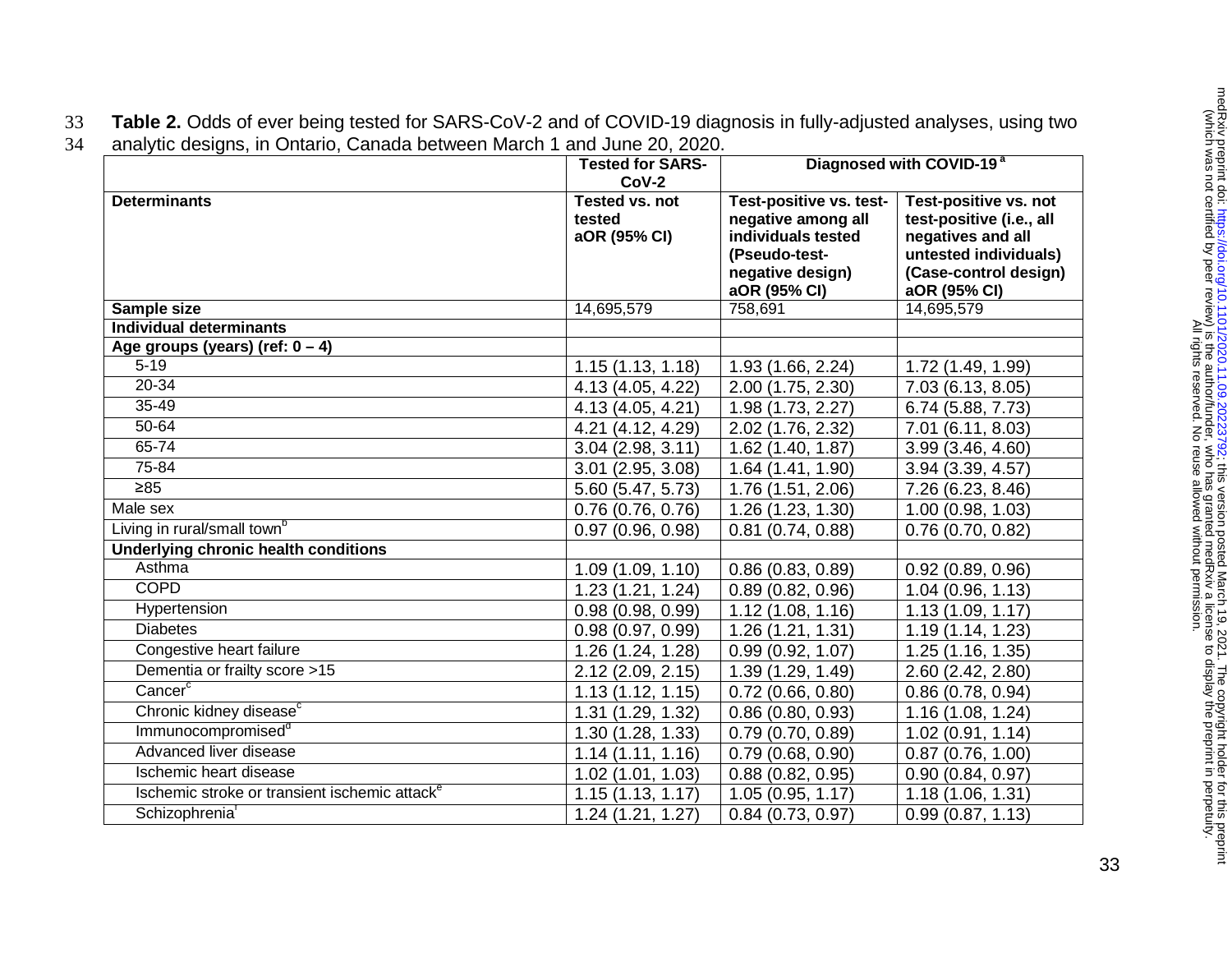| Substance abuse <sup>t</sup>                                                     | 1.17(1.16, 1.19)      | 0.72(0.66, 0.79)    | 0.86(0.79, 0.95)  |
|----------------------------------------------------------------------------------|-----------------------|---------------------|-------------------|
| <b>Healthcare use</b>                                                            |                       |                     |                   |
| Aggregated Diagnostic Group quintile (ref: 0 ADGs)                               |                       |                     |                   |
| $\overline{2}$ (1-2 ADGs)                                                        | 1.64 (1.62, 1.66)     | 0.78(0.73, 0.84)    | 1.24 (1.17, 1.32) |
| 3 (3-4 ADGs)                                                                     | 2.07 (2.04, 2.10)     | 0.75(0.70, 0.80)    | 1.46 (1.37, 1.56) |
| 4 (5-6 ADGs)                                                                     | 2.44 (2.41, 2.48)     | 0.74(0.69, 0.79)    | 1.69(1.57, 1.81)  |
| $\overline{5(7-27 \text{ ADGs})}$                                                | $3.11$ $(3.06, 3.15)$ | 0.75(0.69, 0.80)    | 2.12 (1.97, 2.28) |
| Hospital admissions, past 3 years (ref: 0 admissions)                            |                       |                     |                   |
| 1.                                                                               | 0.99(0.98, 1.00)      | 0.93(0.89, 0.97)    | 0.92(0.88, 0.96)  |
| $\overline{2}$                                                                   | 1.16(1.14, 1.17)      | 0.86(0.79, 0.93)    | 1.01(0.94, 1.09)  |
| $\geq$ 3                                                                         | 1.75(1.73, 1.78)      | $0.82$ (0.76, 0.90) | 1.38(1.27, 1.50)  |
| Outpatient physician visits, past year (ref: 0 - 1 visits)                       |                       |                     |                   |
| $2 - 4$                                                                          | 1.08 (1.07, 1.09)     | 1.02(0.98, 1.07)    | 1.12(1.08, 1.18)  |
| $5 - 8$                                                                          | 1.11(1.10, 1.12)      | 1.03(0.98, 1.08)    | 1.17(1.11, 1.23)  |
| $9 - 14$                                                                         | 1.17(1.16, 1.18)      | 0.98(0.93, 1.04)    | 1.17(1.10, 1.24)  |
| $\overline{\geq 15}$                                                             | 1.36 (1.34, 1.37)     | 0.91(0.85, 0.97)    | 1.22(1.14, 1.30)  |
| Influenza vaccination (2019-2020 season)                                         | 1.08(1.08, 1.09)      | $0.81$ (0.78, 0.83) | 0.87(0.85, 0.90)  |
| Environmental determinants <sup>9</sup>                                          |                       |                     |                   |
| PM <sub>2.5</sub> category ( $\mu$ g/m <sup>3</sup> ) (ref: 2 – 6)               |                       |                     |                   |
| $6 - 7$                                                                          | 0.97(0.97, 0.98)      | 0.91(0.85, 0.99)    | 0.92(0.85, 0.99)  |
| $7 - 8$                                                                          | $0.92$ (0.90, 0.93)   | 1.10(0.99, 1.21)    | 1.00(0.91, 1.10)  |
| $8 - 9$                                                                          | 0.91(0.90, 0.93)      | 1.29(1.16, 1.43)    | 1.19 (1.08, 1.32) |
| $\geq 10$                                                                        | 0.90(0.89, 0.92)      | 1.45(1.29, 1.63)    | 1.31(1.16, 1.47)  |
| $NO2 category (parts per billion) (ref: 0 - 6)$                                  |                       |                     |                   |
| $6 - 8$                                                                          | 0.95(0.95, 0.96)      | 1.05(1.00, 1.11)    | 1.00(0.96, 1.06)  |
| $\overline{\geq 8}$                                                              | 0.94(0.93, 0.95)      | 1.13(1.06, 1.21)    | 1.05(0.98, 1.12)  |
| Social determinants of health <sup>h</sup> (area-level)                          |                       |                     |                   |
| Household density quintile (ref: 1 <sup>st</sup> quintile)                       |                       |                     |                   |
| $\overline{2}$                                                                   | 1.01(1.00, 1.02)      | 1.21(1.14, 1.27)    | 1.19(1.13, 1.26)  |
| 3                                                                                | 1.03(1.02, 1.04)      | 1.39(1.31, 1.48)    | 1.42 (1.34, 1.50) |
| 4                                                                                | 1.01(1.00, 1.02)      | 1.70(1.61, 1.79)    | 1.70 (1.61, 1.80) |
| $\overline{5}$                                                                   | 0.97(0.95, 0.98)      | 1.94 (1.82, 2.07)   | 1.86 (1.75, 1.98) |
| Apartment building density category <sup>j</sup> (ref: 1 <sup>st</sup> category) |                       |                     |                   |
| $\overline{2}$                                                                   | 1.04(1.03, 1.04)      | 1.00(0.95, 1.04)    | 1.02 (0.98, 1.06) |
| $\overline{3}$                                                                   | $1.01$ $(1.00, 1.02)$ | 1.15(1.09, 1.21)    | 1.18(1.12, 1.24)  |
| Uncoupled quintile <sup>k</sup> (ref: 1 <sup>st</sup> quintile)                  |                       |                     |                   |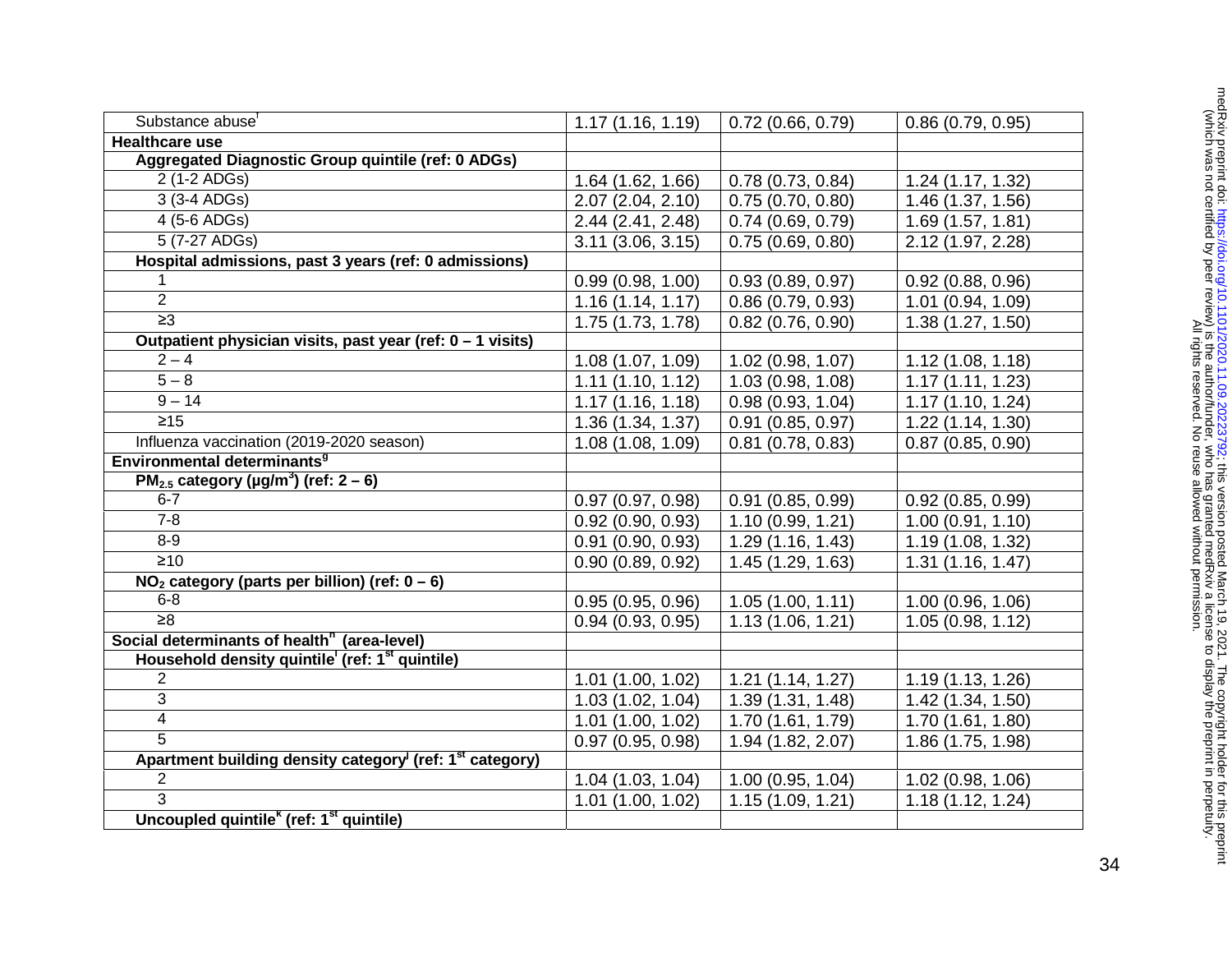| $\overline{2}$                                                                       | 1.02(1.01, 1.03)  | 0.96(0.91, 1.01) | 0.97(0.92, 1.02) |
|--------------------------------------------------------------------------------------|-------------------|------------------|------------------|
| 3                                                                                    | 1.07 (1.06, 1.08) | 0.95(0.90, 1.00) | 0.99(0.94, 1.04) |
| 4                                                                                    | 1.19(1.18, 1.21)  | 0.96(0.91, 1.02) | 1.11(1.05, 1.17) |
| 5                                                                                    | 1.39 (1.38, 1.41) | 1.07(1.01, 1.15) | 1.41(1.32, 1.51) |
| Essential work quintile (ref: 1 <sup>st</sup> category)                              |                   |                  |                  |
| 2                                                                                    | 1.04(1.03, 1.04)  | 1.25(1.19, 1.32) | 1.30(1.24, 1.37) |
| 3                                                                                    | 1.06(1.05, 1.07)  | 1.28(1.21, 1.35) | 1.37(1.30, 1.45) |
| 4                                                                                    | 1.05(1.04, 1.06)  | 1.37(1.29, 1.45) | 1.51(1.42, 1.60) |
| 5                                                                                    | 1.04 (1.03, 1.06) | 1.42(1.32, 1.51) | 1.58(1.48, 1.69) |
| Household income quintile (ref: 1 <sup>st</sup> quintile, lowest<br>$income)^{m}$    |                   |                  |                  |
| $\overline{2}$                                                                       | 1.03(1.02, 1.04)  | 0.96(0.91, 1.00) | 1.00(0.96, 1.05) |
| 3                                                                                    | 1.08(1.07, 1.09)  | 1.02(0.97, 1.08) | 1.12(1.06, 1.18) |
| $\overline{4}$                                                                       | 1.10(1.09, 1.11)  | 0.97(0.90, 1.03) | 1.06(1.00, 1.13) |
| 5                                                                                    | 1.11(1.09, 1.12)  | 0.97(0.90, 1.04) | 1.07(0.99, 1.15) |
| Limited educational attainment quintile <sup>n</sup> (ref: 1 <sup>st</sup> quintile) |                   |                  |                  |
| $\overline{2}$                                                                       | 1.03(1.02, 1.04)  | 1.07(1.02, 1.12) | 1.09(1.04, 1.15) |
| 3                                                                                    | 1.01(1.00, 1.02)  | 1.15(1.09, 1.21) | 1.15(1.09, 1.21) |
| 4                                                                                    | 1.02(1.01, 1.03)  | 1.23(1.17, 1.30) | 1.21(1.15, 1.28) |
| $\overline{5}$                                                                       | 1.01(1.00, 1.02)  | 1.37(1.29, 1.46) | 1.33(1.26, 1.41) |
| Visible minority quintile <sup>o</sup> (ref: 1 <sup>st</sup> category)               |                   |                  |                  |
| 2                                                                                    | 0.99(0.98, 1.00)  | 0.96(0.89, 1.02) | 0.95(0.89, 1.02) |
| 3                                                                                    | 0.95(0.94, 0.96)  | 0.97(0.91, 1.05) | 0.93(0.87, 1.00) |
| 4                                                                                    | 0.91(0.90, 0.92)  | 1.07(0.99, 1.15) | 0.98(0.91, 1.06) |
| 5                                                                                    | 0.86(0.85, 0.87)  | 1.27(1.17, 1.38) | 1.09(1.00, 1.19) |
| Recent immigration category <sup>p</sup> (ref: 1 <sup>st</sup> category)             |                   |                  |                  |
| $\overline{2}$                                                                       | 0.99(0.99, 1.00)  | 1.04(1.00, 1.09) | 1.04(1.00, 1.08) |
| $\overline{3}$                                                                       | 0.94(0.93, 0.95)  | 1.16(1.11, 1.22) | 1.10(1.05, 1.15) |

<sup>a</sup> All models presented are fully-adjusted models, containing all variables listed in this table as covariates.

36 b "Rural" defined as located outside the commuting zone of a city with greater than 10,000 population.

<sup>c</sup> Participants were counted if they had a diagnosis in the last 5 years.

<sup>37</sup> <sup>c</sup> Participants were counted if they had a diagnosis in the last 5 years. d 38  $\frac{d}{dr}$  Participants considered "immunocompromised" if they were HIV positive, or had an organ or bone marrow transplant, or 39 another immunodeficient condition.

 $40$   $^{-6}$  This category includes individuals with ischemic stroke or transient ischemic attack in the last 20 years.

 $41$   $\phantom{1}^{\text{f}}$  This category includes individuals with a diagnosis in the last 2 years.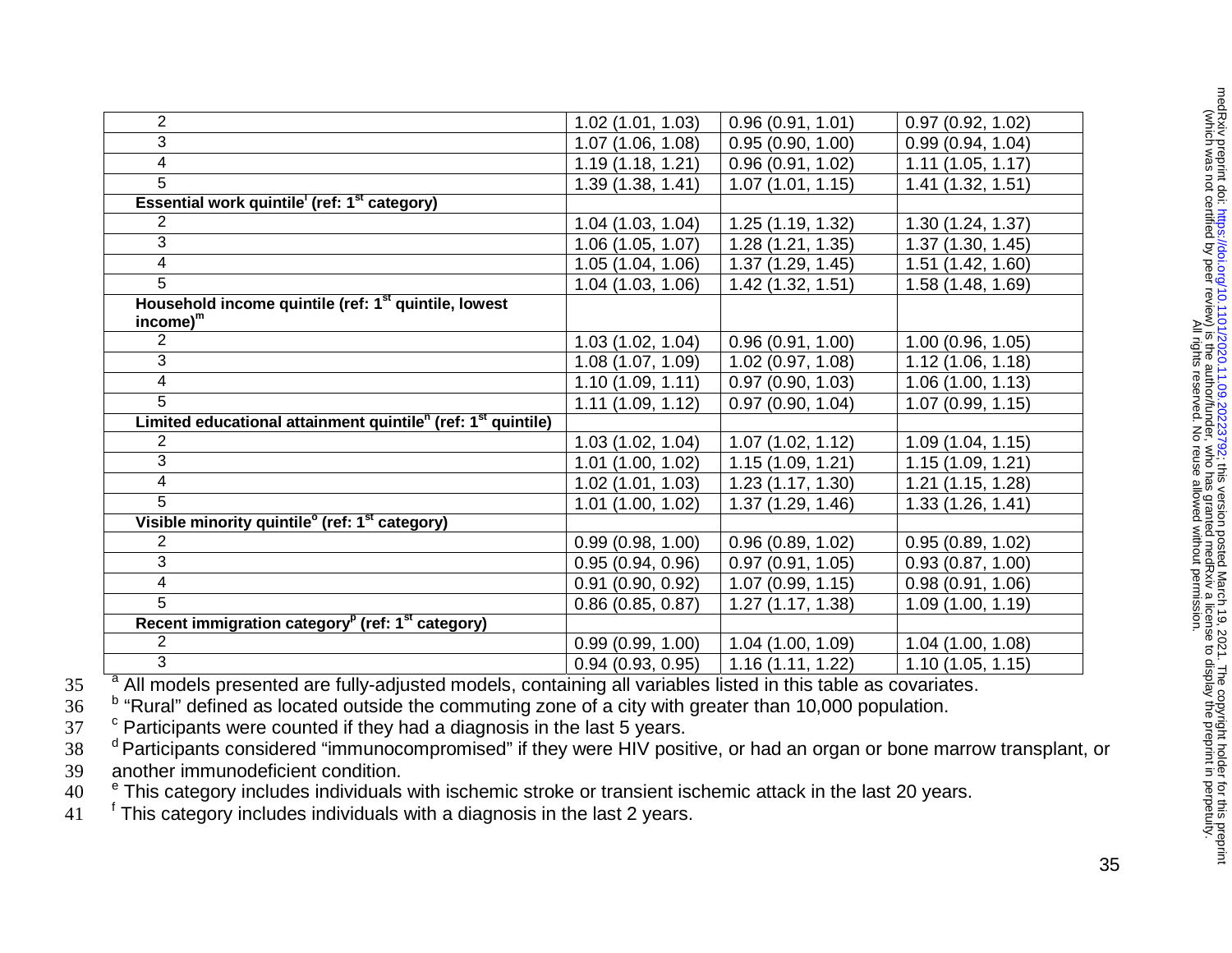$9^{\circ}$  Values of PM<sub>2.5</sub> > 12µg/m<sup>3</sup> or NO<sub>2</sub> > 53ppb yearly has been found to be associated with increased risk of other 43 respiratory illnesses.<sup>83</sup><br>44 h All variables in this ca

- <sup>h</sup> All variables in this category are area-level variables at the level of the Census Dissemination Area.
- <sup>i</sup> 1<sup>st</sup> quintile represents 0-2.1 persons/dwelling;  $2^{nd}$  quintile:  $2.2 2.4$  persons/dwelling;  $3^{rd}$  quintile:  $2.5 2.6$ <br>46 persons/dwelling;  $4^{th}$  quintile:  $2.7 3$  persons/dwelling;  $5^{th}$  quintile:  $3.1 5.7$
- 
- persons/dwelling; 4<sup>th</sup> quintile: 2.7 3 persons/dwelling; 5<sup>th</sup> quintile: 3.1 5.7 persons/dwelling.<br>47 <sup>J</sup> 1<sup>st</sup> category represents 0 7.3% of buildings in the area being apartment buildings; 2<sup>nd</sup> category: 7.4 3
- 
- buildings; 3<sup>rd</sup> category: 37.7 100% of buildings.<br>49<sup>k</sup> 1<sup>st</sup> quintile represents 11.2 33.7% individuals uncoupled; 2<sup>nd</sup> quintile: 33.7 38.4% individuals; 3<sup>rd</sup> quintile: 38.5 –<br>50 43.6% individuals; 4<sup>th</sup> quintil
- 43.6% individuals; 4<sup>th</sup> quintile: 43.6 51.0% individuals; 5<sup>th</sup> quintile: 51.0 94.6% individuals.<br>51 <sup>1</sup> 1<sup>st</sup> quintile represents 0 32.5% of working individuals in the area self-identifying as working in an essent
- 52 quintile:  $32.5 42.3\%$  of individuals;  $3^{rd}$  quintile:  $42.3 49.8\%$  of individuals;  $4^{th}$  quintile:  $50.0 57.5\%$  of individuals;  $5^{th}$
- 53 quintile: 57.5 114.3% of individuals.
- 54 <sup>m</sup> Income quintile has variable cut-off values in each city or census area, to take cost of living into account. A DA being in
- 55 quintile 1 means it is among the lowest 20% DAs in its city by income.
- $\frac{n}{1}$ st quintile represents 0 4.1% of individuals 25-64 years old without diploma;  $2^{nd}$  quintile: 4.1 7.5% of individuals; 3<sup>rd</sup> 57 guintile: 7.5 11.4% of individuals; 4<sup>th</sup> quintile: 11.4 17.1% of individual
- quintile: 7.5 11.4% of individuals; 4<sup>th</sup> quintile: 11.4 17.1% of individuals; 5<sup>th</sup> quintile: 17.1 94.3% of individuals.<br>58 <sup>o</sup> 1<sup>st</sup> quintile represents 0 2.2% of individuals in the area self-identifying as a vi
- 
- individuals;  $3^{rd}$  quintile: 7.5 18.7% of individuals;  $4^{th}$  quintile: 18.7 43.5% of individuals;  $5^{th}$  quintile: 43.5 100% of
- 60 individuals.
- 61  $P$  1<sup>st</sup> category represents 0 2.1% of individuals in DA being recent immigrants; 2<sup>nd</sup> category: 2.1 4.7% of individuals; 3<sup>rd</sup>
- 62 category:  $4.7 41.2%$  of individuals.
- 63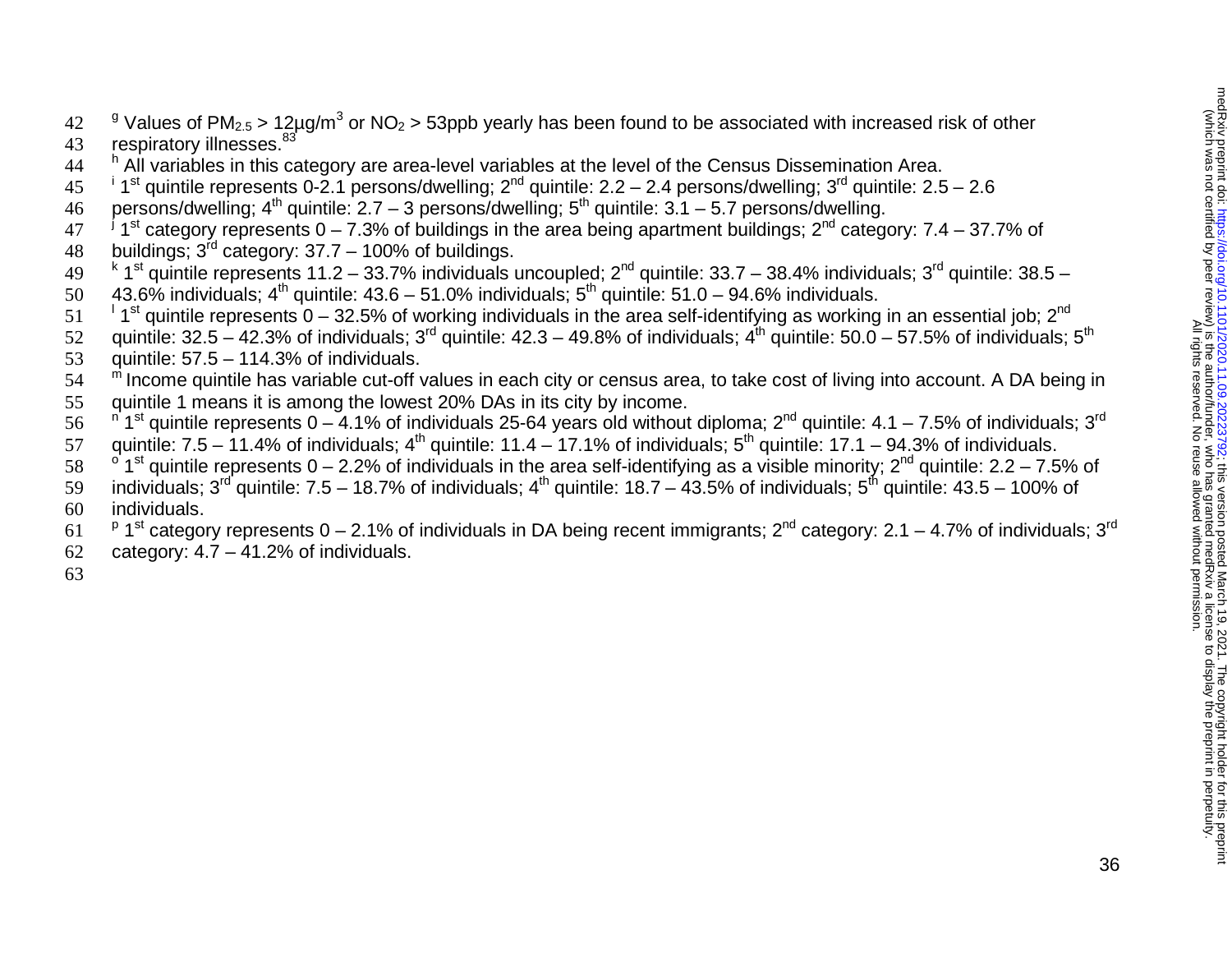## 678 **Figure 1.** Diagram of inclusion and exclusion criteria and resulting analytic datasets.



679

Individuals were excluded if they had a listed age >105 years, had a listed postal code

681 outside of Ontario, or had no record of contact with the healthcare system in the past 8 682 years (since March 2012).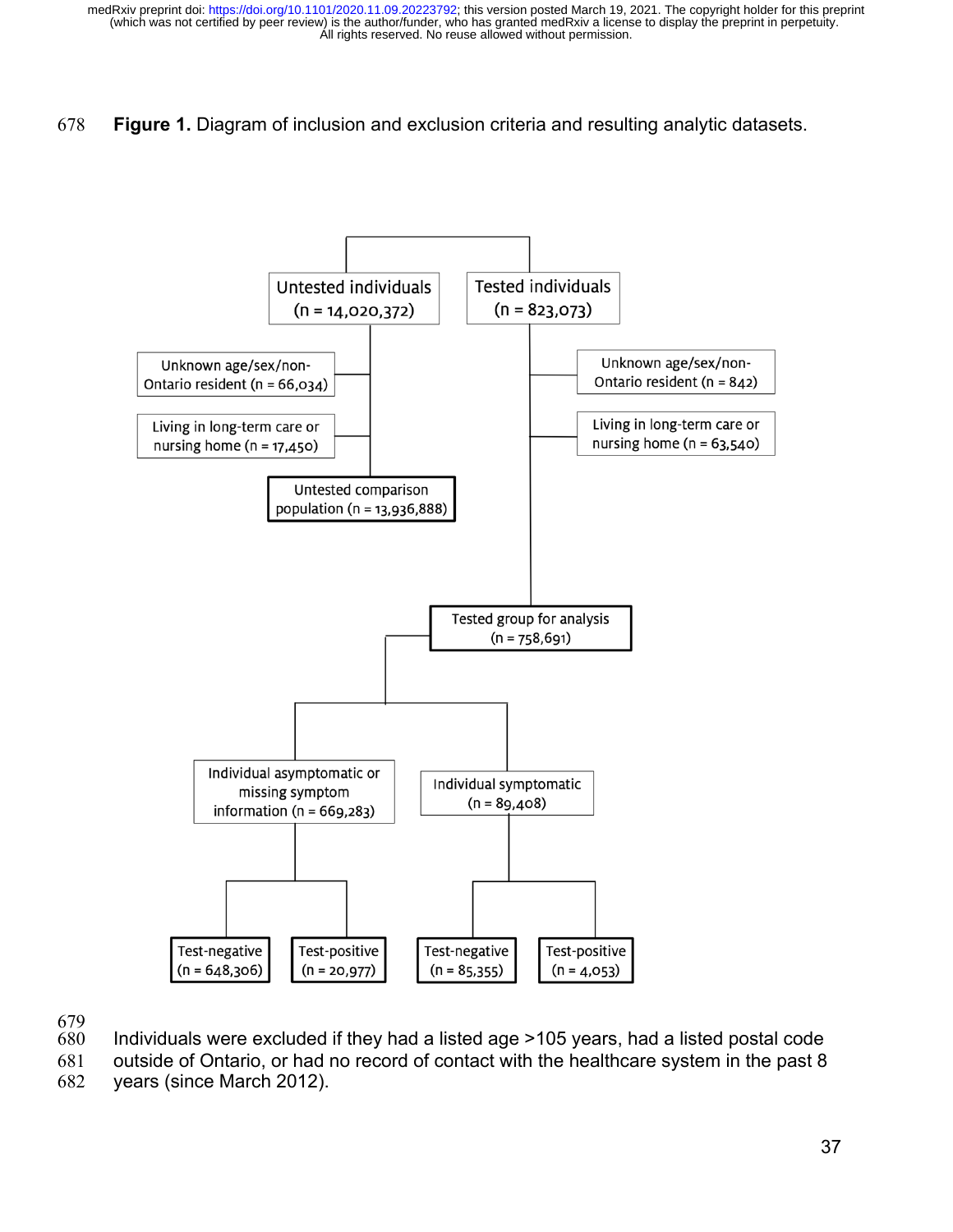# 683 **Figure 2**. Unadjusted and fully-adjusted association between social determinants and SARS-CoV-2 testing (panel A) and 684 COVID-19 diagnosis (panel B), using the case-control design, in Ontario (March 1 to June 20, 2020).



Forest plots show the odds of being tested for SARS-CoV-2, compared to the reference group (1st quintile or 1st category). In all cases, the first quintile/category represents the lowest quintile of values for the variable at the dissemination area (DA)-level. For example, the lowest quintile of household income represents individuals living in the lowest 20% of DAs by income quintile. Fullyadjusted models control for all variables listed in Table 2, including (but not limited to) all variables shown in this figure.

| $\ddot{\ddot{\ }}$<br>;<br>ļ |  | $\frac{1}{2}$<br>キュニ | יבטבבט. | ייני את המי הויהויה אי ייני | $\overline{\phantom{a}}$ | こうしょう しょうしょう<br>$\sim$ 0.000<br>١ | ļ. |
|------------------------------|--|----------------------|---------|-----------------------------|--------------------------|-----------------------------------|----|
|------------------------------|--|----------------------|---------|-----------------------------|--------------------------|-----------------------------------|----|

685